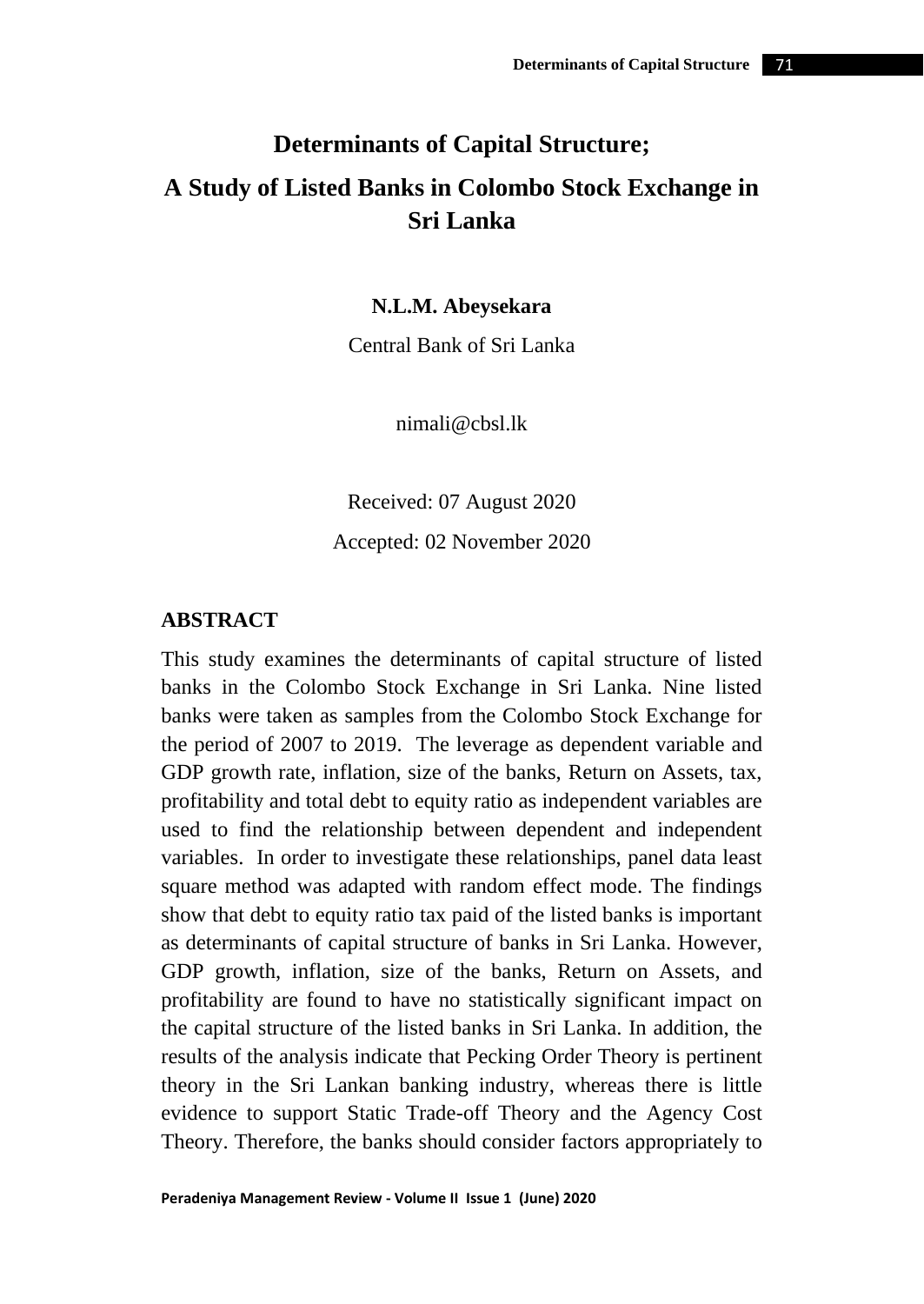determine their optimum capital structure in a prudent manner against potential shocks in terms of the regulation stipulated by regulator.

*Keywords:* leverage, Return on Assets, tax, profitability and total debt to equity ratio, panel data

#### **1. Introduction**

The banking sector is dominant in Sri Lanka in terms of financial institution assets. Hence, as a prudential requirement in Sri Lanka, minimum Capital Adequacy Ratio (CAR) which indicates the relationship of the bank's capital and assets, is required to be maintained by licensed banks. For that, in terms of the provision of Section 46 (1) and 76 j (1) of the Banking Act No.30 of 1988, the Monetary Board of the Central Bank of Sri Lanka (CBSL) issued the direction to Licensed Commercial Banks (LCBs) and Licensed Specialized Banks (LSBs)<sup>1</sup>. LCBs and LSBs are two categories of banks based on the license issued by CBSL in Sri Lanka. The CBSL regulates the licensed banks under the regulatory and supervisory framework for the banks as the one of main functions of CBSL.

Further, the Basel III capital standards were introduced to the banking sector and Directions were issued accordingly by CBSL. The banks have to maintain minimum capital adequacy requirement with buffer in terms of the Basel III implementation from 2017 in order to absorb adverse shocks. Currently, the banks in Sri Lanka have maintained capital ratios at a comfortable level under Basel III.

Capital structure of a bank is comprised of long - term debt, short term debt, common equity, and preferred equity. Since, finding an appropriate capital structure is a matter of concern in the area of corporate finance. The appropriate mix of capital structure leads to increase profitability and/or decrease the risk of a particular bank. Thus, it can also increase the bank's value. The bank can choose a mix of several methods to build capital structure such as issuing shares, borrowing funds and use of retained earnings for financing its capital. In a company, the ratio of mix of funds is dependent on the

**Peradeniya Management Review - Volume II Issue 1 (June) 2020** 

<sup>1</sup> Directions issued by Central Bank of Sri Lanka to LCBs and LSBs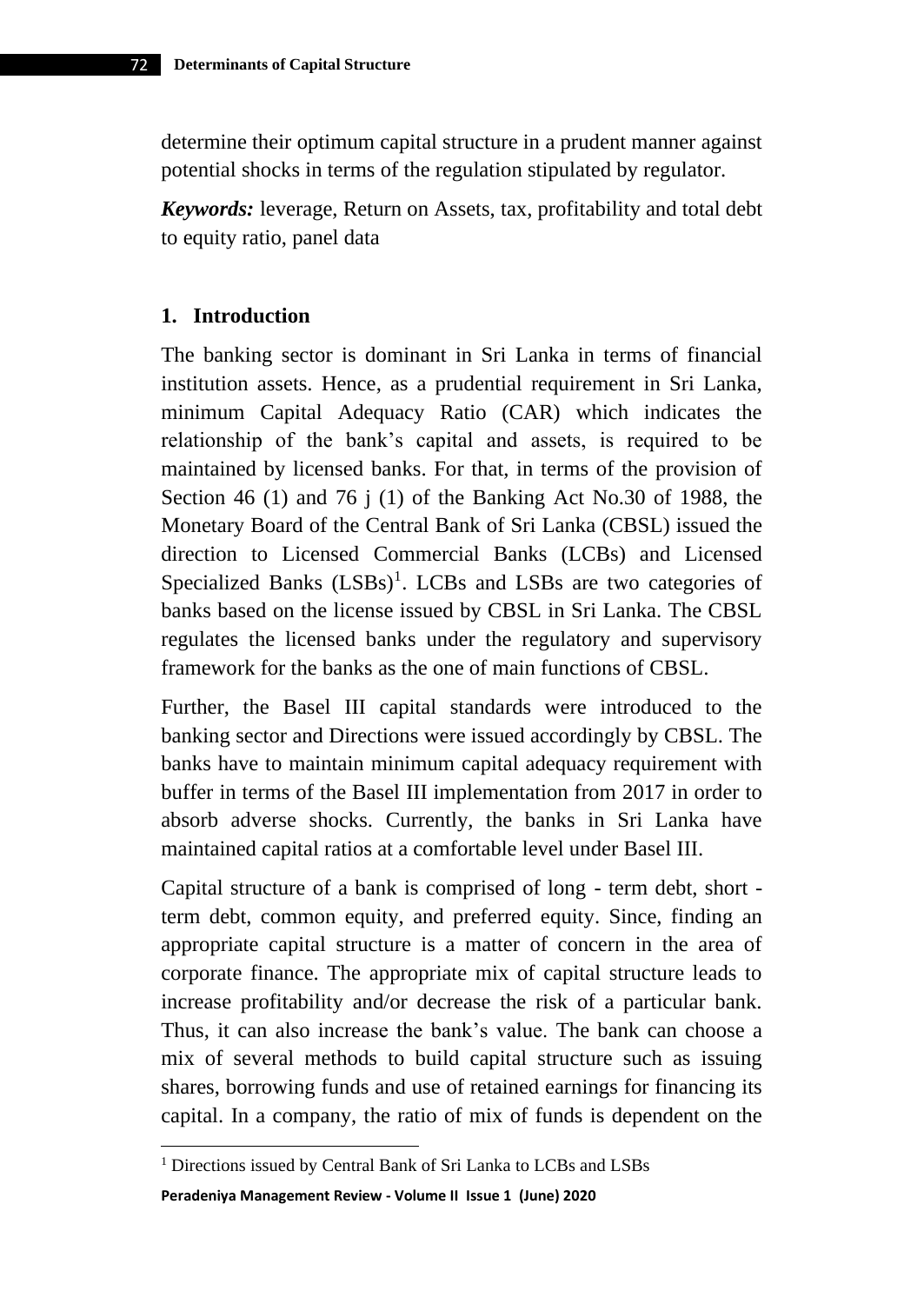particular company and it is known as optimal capital structure. The capital structure decision enables the companies to allocate risk and control power among different groups of stakeholders. In literature, there are different capital structure theories. These theories explain their point of view about optimal capital structure, how an optimal capital structure can increase the value of the company and its impact on the cost of capital of the company. In some research studies, it is stated that liabilities are the most important factors determining the capital levels of the firms.

Determinants of capital structure under various categories have been identified by many research studies in history. As Alfon *et al*. (2004) revealed, it has been identified that the possible determinants come under three categories such as the bank's internal considerations, market discipline and the regulatory framework to determine the bank's capital structure. There are three parties involved in determining a bank's capital structure, namely, the bank, the market and the regulator.

The banks' internal considerations include the risk level of the banks, the impact of economic cycles, and the opportunity cost of the capital. The level of the capital is influenced not only by regulatory requirement but also some other factors such as the bank capital holding decisions. Capital is served as a buffer to absorb unexpected losses, reducing the probability of insolvency and, therefore the expected bankruptcy cost. Normally the regulatory capital is inadequate for insuring against risk and causes the necessity to hold a capital buffer.

In Sri Lanka, 30 Licensed Banks, including 24 LCBs and 6 LSBs are regulated by CBSL under the provision of Banking Act No. 30 of 1988<sup>2</sup> . Out of these banks, 12 banks are listed in the Colombo Stock Exchange  $(CSE)^3$ , which comprised 10 LCBs and 2 LSBs, under the listing rules issued by the Securities and Exchange Commission (SEC) in terms of the Securities and Exchange Commission Act.

<sup>2</sup> Central Bank of Sri Lanka Web Site

<sup>3</sup> Colombo Stock Exchange Web Site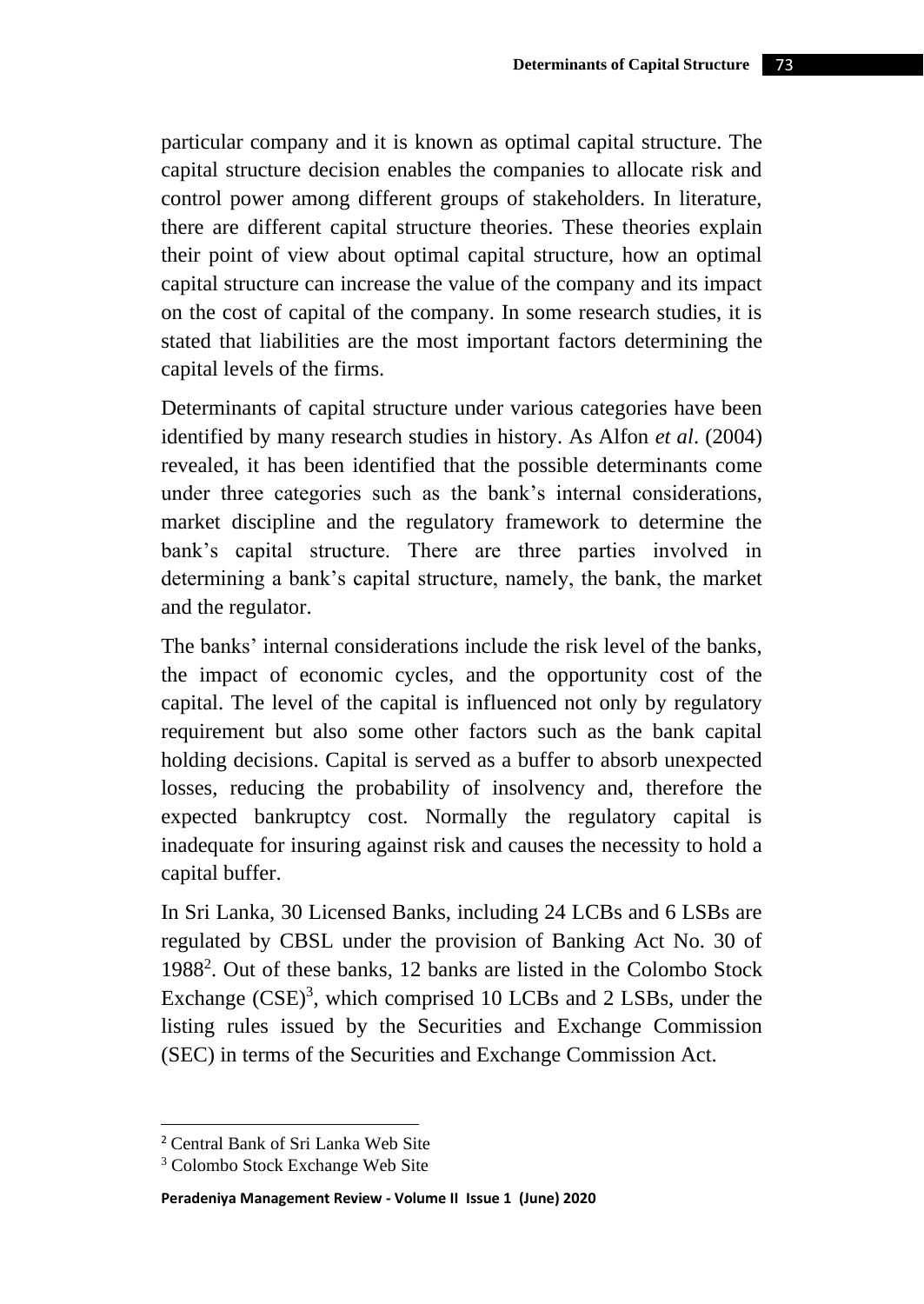It has been observed that most of the Sri Lankan LCBs and LSBs maintain CAR well above the regulatory requirement. This is explained by the fact that the banks in Sri Lanka tend to operate in a prudential manner against potential shocks. Hence it is important to investigate what factors determine the actual level of capital by banks.

Even though, few numbers of empirical studies have been conducted in developing countries on factors determine the capital structure of the financial institutions, on the topic of determinants of capital structure of listed banks in Sri Lankan context empirical evidence is hardly available.

Therefore, this study attempts to fill the gap of lack of empirical studies on determinants of capital structure of listed banks in CSE in Sri Lanka. Further, this paper attempts to add knowledge to the literature in addition to the study of the determinants of capital structure of listed banks in CSE in Sri Lanka. The sample of this study focuses on 9 banks out of 12 banks which have been continuously listed in CSE for the period of 2007 to 2019.

The remainder of this paper presents the theoretical basis for the analysis, detailed description of the methodology, operational definitions of the variables and model used, results of this analysis comparing the results with the past findings and conclusion.

## **2. Literature Review**

Capital structure of the firm refers to several alternatives that could be adopted by a firm to get the necessary funds for its investing activities. Two major sources of financing that are available to firms consist of debt and equity and mixture of debt and equity is called 'capital structure'. Most of the effort of the financial decision making process is focused on the determination of the optimal capital structure, where the firms' value is maximized and cost of capital is minimized.

The modern work on capital structure theory began by Modigliani and Miller (M&M) in 1958. They prove that the value of the firm is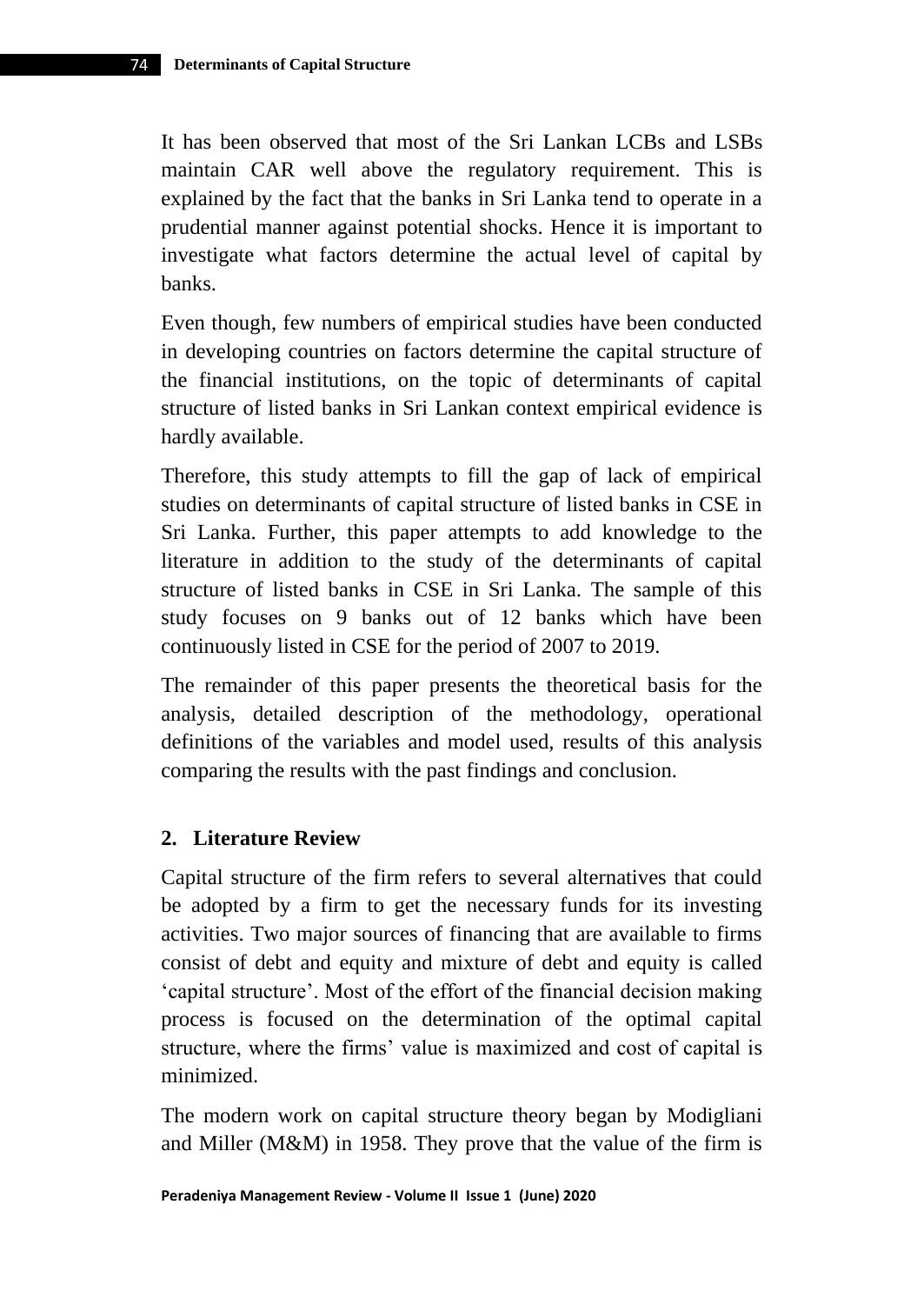independent from its capital structure. Further, M&M (1963) published a correction of their previous work and described that the value of the firm is independent from its capital structure, but that the interest expenses on the debt create the difference. They further elaborate the point by saying that this difference is due to the fact that the interest expenses are tax deductible as per the income tax law prevailing in different countries.

In literature, many research studied both technically and empirically on what factors determine the capital structures in the firms.

## **2.1 Technical Review**

M&M's Work provides the basis for technical reviewers to do further research. As a result, different theories of capital structure developed by other researchers like Static Trade-off Theory, Pecking Order Theory and Agency Cost Theory.

Myers (1984) studied that Static Trade-off Theory claimed that a firm's optimal debt ratio is determined by a trade-off between the bankruptcy cost and tax advantage of borrowing, holding the firm's assets and investment plans constant. According to this theory, higher profitability decreases the expected costs of distress and let firms increase their tax benefits by raising leverage. Therefore, firms should prefer debt financing because of the tax benefit. As per this theory, Ross (2002) states that firms can borrow up to the point where the tax benefit from extra money in debt is exactly equal to the cost that comes from the increased probability of financial distress.

Pecking Order Theory is developed by Myers and Majluf (1984) which state that capital structure is driven by the firm's desire to finance new investments, first internally, then with low-risk debt, and finally if all fails, with equity. The Pecking Order Theory discussed the relationship between asymmetric information and investment and financing decisions. According to this theory, informational asymmetry, which the firm's managers or insiders have inside information about the firm's returns or investment opportunities, increases the leverage of the firm with the same extent.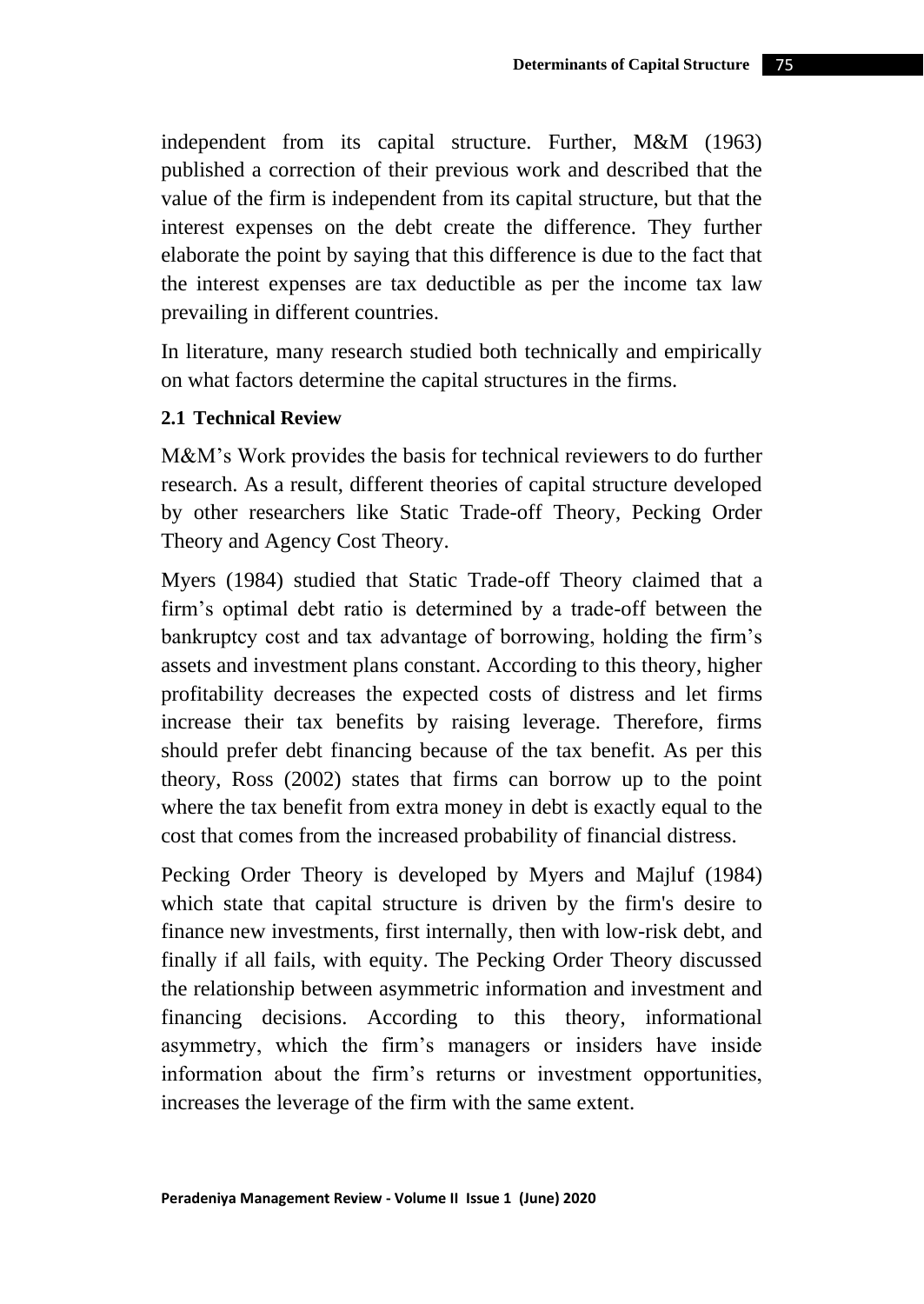Myers and Majluf (1984), also argued that firms are most likely to generate financial slack (i.e., liquid assets such as cash and marketable securities) to be used for internal funding. Thus, in order to protect present shareholders, firms with financial slack and in the presence of asymmetric information, will not issue equity, even though it may involve passing up a good investment opportunity. If external financing is required, firms will resort to the safest security first. They start with debt, then hybrid securities such as convertible bonds and finally, equity as a last resort.

Moreover, Myers (1984) introduced an implication similar to the Pecking Order Theory known as the Modified Pecking Order Theory. In this framework, both asymmetric information and costs of financial distress are incorporated. When issuing new capital, those costs are very high, but for internal funds, costs can be considered as none. For debt, the costs are in an intermediate position between equity and internal funds. Therefore, firms prefer first internal financing (retained earnings), then debt and they choose equity as a last option.

Agency Theory focused on the costs which are created due to conflicts of interest between shareholders, managers and debt holders. According to Jensen and Meckling (1976), capital structures are determined by agency costs, which includes the costs for both debt and equity issue.

# **2.2 Empirical Review**

There are a large number of potential factors that may have an impact on leverage ratio theoretically. These factors include size of the firm, tangibility, profitability, risk, growth, total debt, return on assets and liquidity.

Since the pioneering work of Modigliani and Miller (1958), the question of what determines a firm's choices of capital structure has been a major field in the corporate finance literature. Several studies have been conducted in developing and developed countries to identify those factors that have an effect on a firm's choice of capital structure.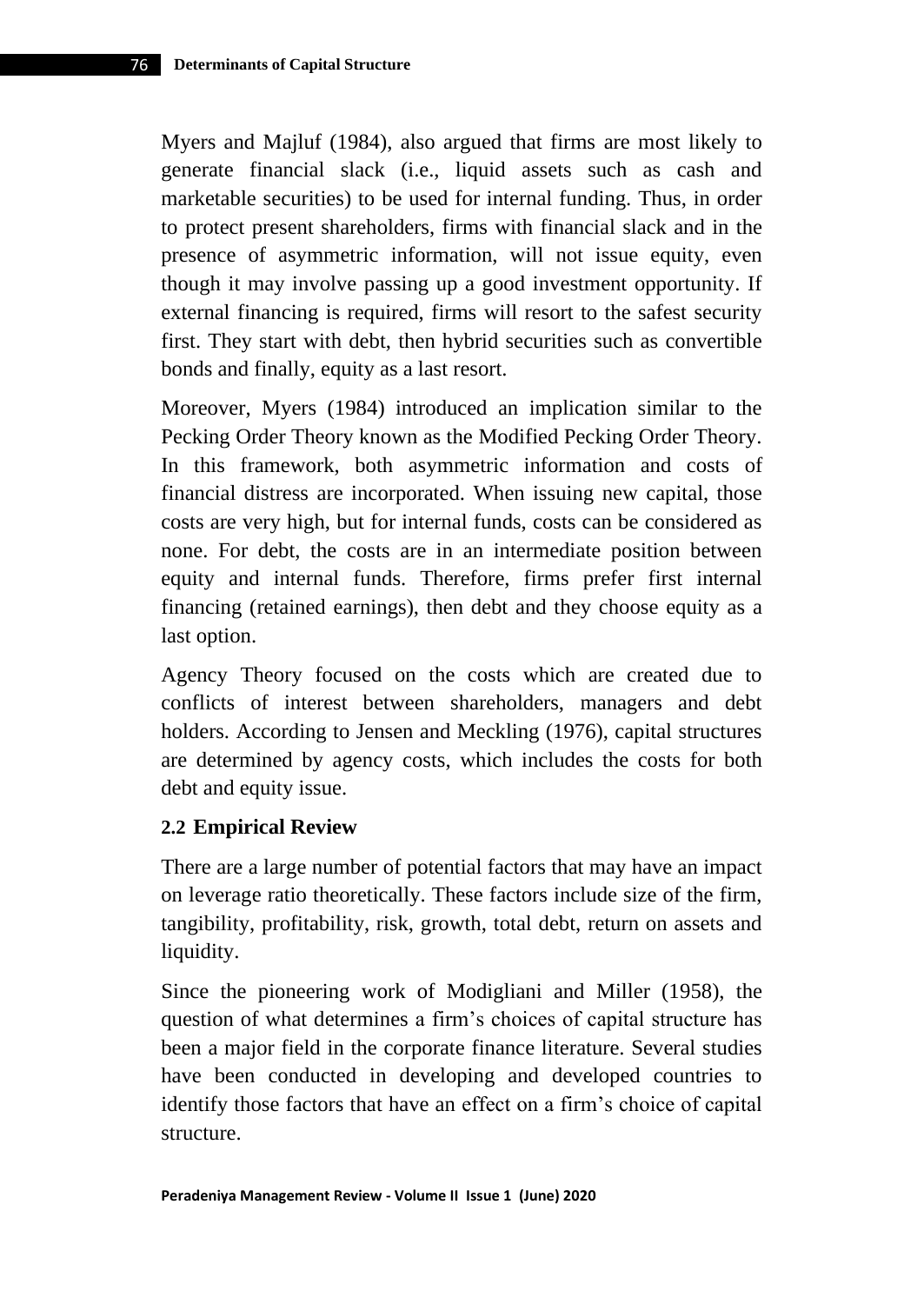Titman and Wessels (1988) studied the determinant of capital structure choice by examining them empirically. Their results indicated that debt levels are negatively related to the uniqueness of a firm's line of business. The short-term debt ratio was negatively related to firm size. A strong negative relationship was noted between debt ratios and past profitability which is consistent with the Pecking Order Theory of Myers and Majluf (1984).

In a comparative study, Rajan and Zingles (1995) investigated whether the capital structure in other developed countries is related to factors similar to those influencing the US companies for the period of 1987-1991. They found that firms with more collateralized assets are not highly levered. In addition, they found that profitability and market-to-book ratio are negatively related to leverage.

Booth *et al.* (2001) assessed whether capital structure theory is portable across developing countries with different institutional structures. The sample firms in their study are from Malaysia, Zimbabwe, Mexico, Brazil, Turkey, Jordan, India, Pakistan, Thailand, and Korea. Booth *et al*. (2001) use three measure of debt ratio such as total debt ratio, long-term book debt ratio, and long-term market debt ratio with average tax rate, assets tangibility, business risk, size, profitability, and the market-to-book ratio as explanatory variables. Booth *et al*. (2001) concluded that the debt ratio in developing countries seemed to be affected in the same way by the same types of variables that were significant in developed countries. However, they pointed out that the long-term debt ratios of those countries are considerably lower than those of developed countries. This finding may indicate that the agency costs of debt are significantly large in developing countries or that markets for longterm debt are not effectively functioning in these countries.

The paper of Deesomsak *et al*. (2004) investigated the determinants of capital structure of firms operating in the Asia Pacific region, in four countries with different legal, financial and institutional environments, namely, Thailand, Malaysia, Singapore and Australia. Overall, they found leverage to be positively related to firm size and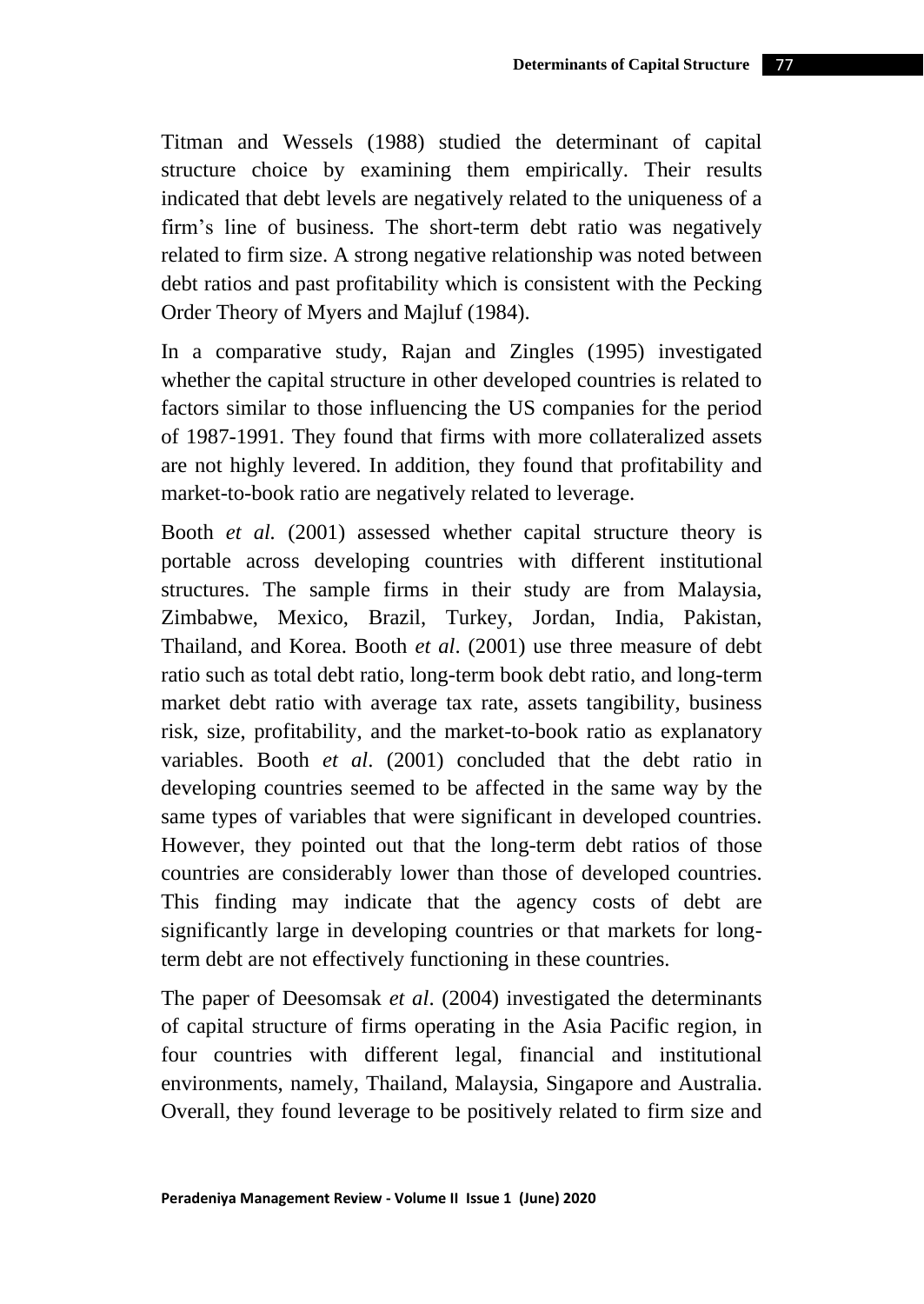growth opportunities, while non-debt tax shields, and liquidity to be negatively related to leverage.

A study made by Amidu (2007) examined the determinants of capital structure of Ghanaian banks by employing panel regression model. Amidu (2007) has highlighted the importance of distinguishing between long and short forms of debt while he made inferences about capital structure. Amidu (2007) specifically tested the significance of bank size, profitability, corporate tax, growth, asset structure, and risk in determining bank capital structure. The result showed that shortterm debt of banks is negatively related to banks' profitability, risk, and asset structure and positively related to bank size, growth and corporate tax. On the other hand, the long-term debt of the banks is positively related to bank's asset structure and profitability and inversely related to bank risk, growth, size and corporate tax. Generally, the variables examined were consistent with the static trade-off and pecking order arguments, with the only exception being risk.

Gropp and Heider (2009) approached the issue from a different perspective. Using a sample of banks from developed countries, they specifically tested the significance of size, profitability, market-tobook ratio, asset tangibility, and dividend paying status in determining bank leverage. In the process, they made a stark distinction between bank book and market leverage as well as control for asset risk and macroeconomic factors.

Gurcharan (2010) analyzed the determinants of capital structure in four countries of the ASEAN members, namely, Malaysia, Indonesia, Philippines and Thailand, with a sample of 155 main listed companies from four selected ASEAN stock exchange index-links. Based on the empirical result, he found that profitability and growth opportunities for all selected ASEAN countries reveal a statistical significance with inverse relationship with leverage. Whereas nondebt tax shield has a significant negative impact on leverage mainly for Malaysia index link companies only. Firm size shows a positive significant relationship for Indonesia and Philippines index link companies. Also, he found that country-effect factors such as stock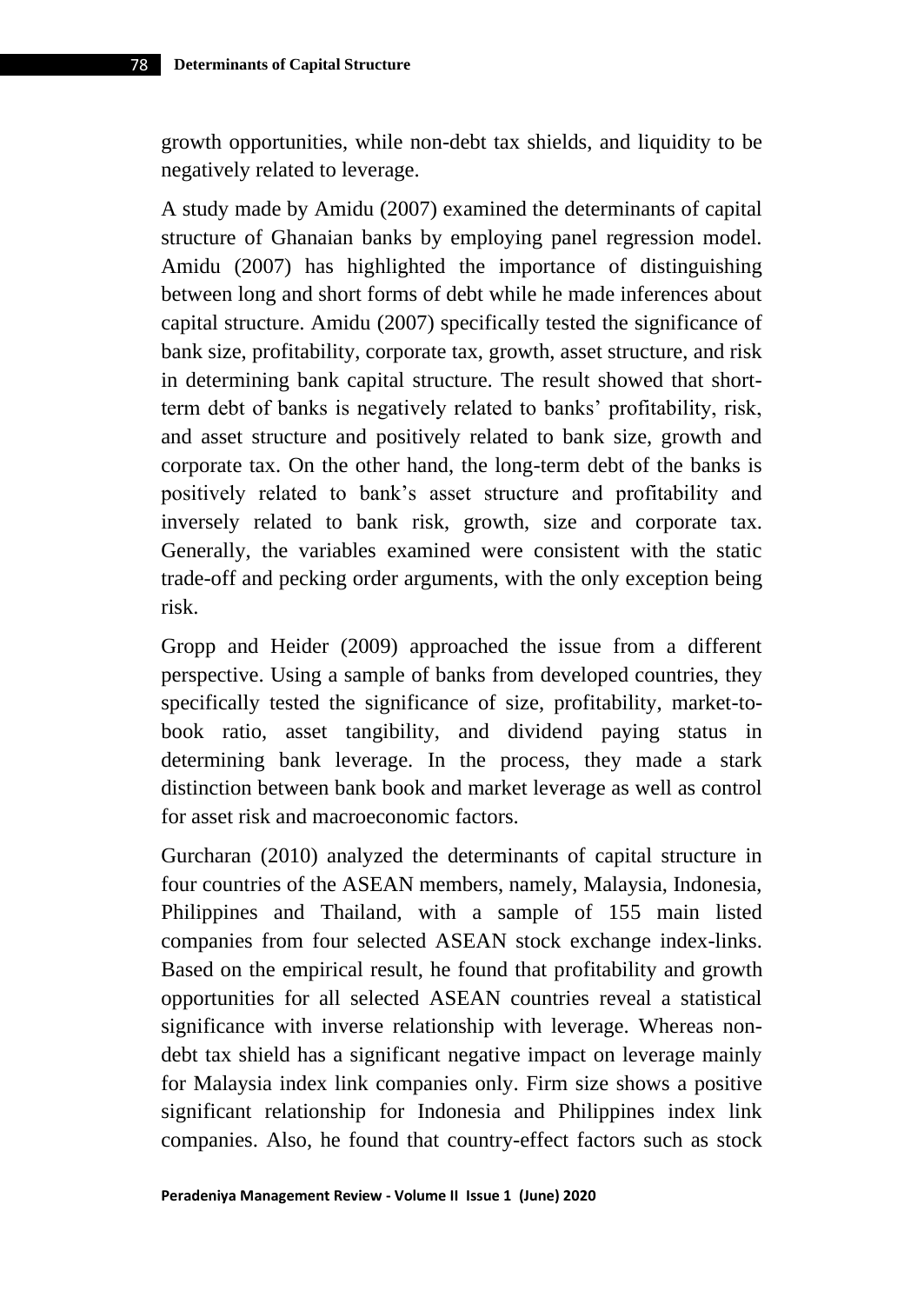market capitalization and GDP growth rate show significant relationship with leverage while bank size and inflation indicate insignificant impacts on leverage.

Although there are number of studies have been done in developed countries on capital structure of listed firms, banks and insurance companies, in Sri Lankan context few researchers have done empirical studies on determinants of capital structure of listed banks and companies.

The paper of Vijayakumaran, R and Vijayakumaran, S (2011) examined the determinants of capital structure in Sri Lanka by using listed companies in CSE in Sri Lanka. Their study revealed that leverage of Sri Lankan firms comparatively low and the size of the firms is positively related to the leverage while profitability is negatively related to the leverage. They suggested that more profitable firms tend to use less leverage and size and profitability have strong effect on long term leverage in Sri Lankan firms.

Recently, Sritharan and Vinasithamby (2014) studied the capital structure of listed banks finance and insurance companies in CSE in Sri Lanka. They identified, debt ratio has a negative relationship with tangibility, profitability, growth, and liquidity. Further, non-debt tax shield is not significantly related to the debt ratio. The results of their study reveal that tangibility and size shows a positive significant relationship with the debt ratio which confirms the Static Trade-off Theory while liquidity shows a negative significant relationship with debt ratio which confirms the Pecking Order Theory. However, profitability and revenue growth are not statistically significant and require further research.

#### **3. Research Methodology**

#### **3.1 Data Collection**

As described in introduction, this researcher intends to study determinants of capital structure of the listed banks in CSE. This study selected 9 listed banks and all data collected from financial statements published in CSE, data published in web-sites of the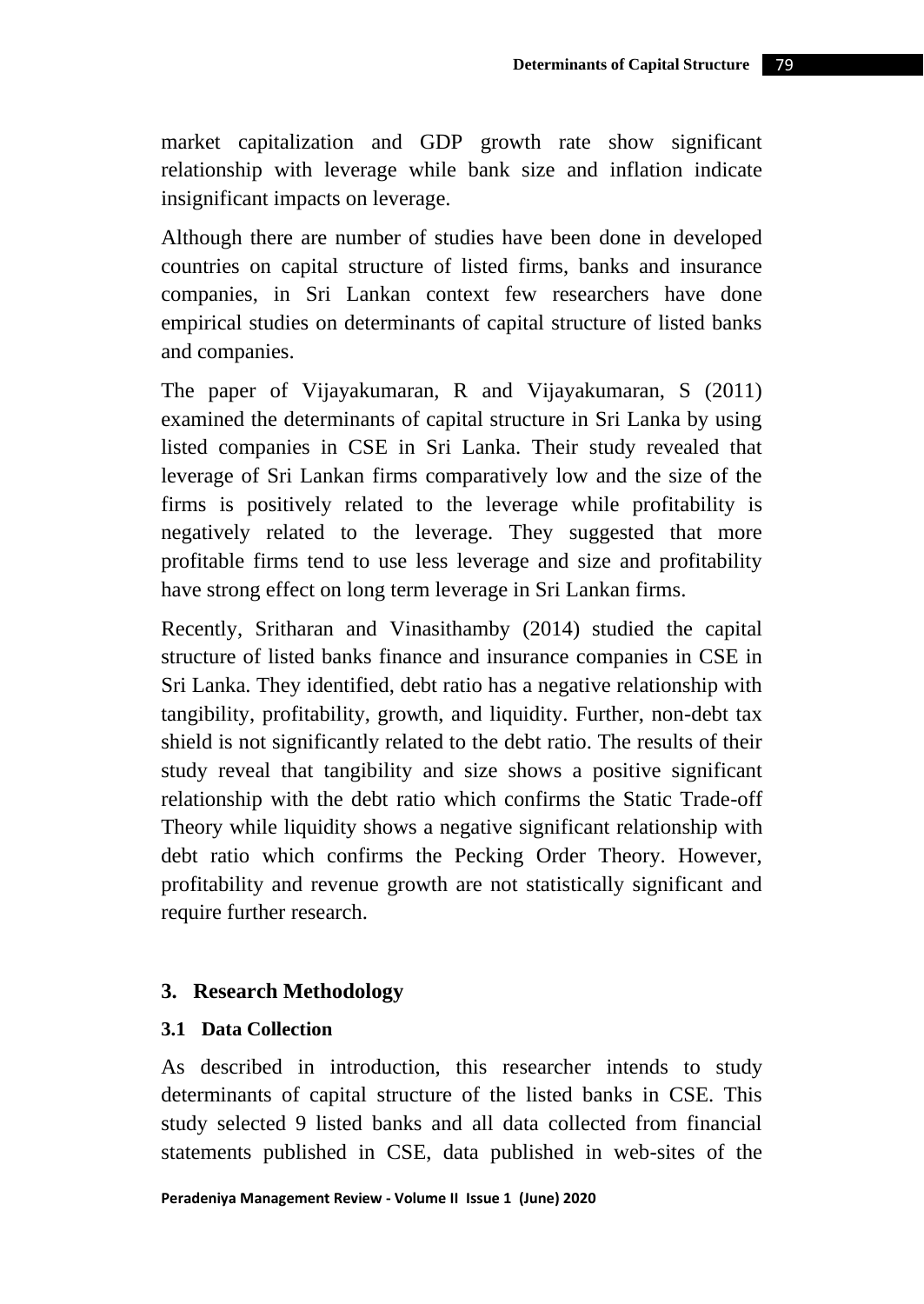Department of Census and Statistics and CBSL. This research intends to study the relationship between leverage and other seven variables namely, Gross Domestic Production growth rate, inflation rate, total debt to equity ratio, tax, profitability and return on assets. The data collection for this study was based on published secondary data directly and some ratios were arrived at by using published secondary data in order to find out this relationship.

## **3.2 Analytical Framework**

This study uses panel data analysis model with Ordinary Least Square method. Panel is covering cross section data and time series data for the period 2007 quarter 2 to 2019 quarter 4. Frequency of data was quarterly and data consists of 9 banks listed in CSE. This study intends to examine the relationship between leverage and other seven specific variables.

The equation for the regression model as follows;

|               | $LG = \beta 0 + \beta 1 GDP_G R T it + \beta 2 INFit + \beta 3 T DMit + \beta 4 T AXit$<br>$+$ $\beta$ 5 PROFit + $\beta$ 6 lnSIZEit + $\beta$ 7 ROAit + $\varepsilon$ it(1) |
|---------------|------------------------------------------------------------------------------------------------------------------------------------------------------------------------------|
| LG            | $=$ Leverage                                                                                                                                                                 |
|               | $GDP$ $\subseteq$ GRT = Gross Domestic Production (Growth Rate)                                                                                                              |
| <b>INF</b>    | $=$ Inflation Rate                                                                                                                                                           |
| <b>TDM</b>    | $=$ Total Debt to Equity Ratio                                                                                                                                               |
| <b>TAX</b>    | $=$ Corporate tax paid to profit before tax                                                                                                                                  |
| <b>PROF</b>   | $=$ Profitability                                                                                                                                                            |
| <b>lnSIZE</b> | $=$ Natural logarithm of Size of the firm                                                                                                                                    |
| <b>ROA</b>    | $=$ Return on Assets                                                                                                                                                         |
| ε             | $=$ The error term                                                                                                                                                           |

## **3.3 Definition of Variables**

This study is based on 2 variables which are dependent variable and independent variables. Dependent and independent variables of this study have been determined according to the results reached by previous studies. Leverage is defined as dependent variable and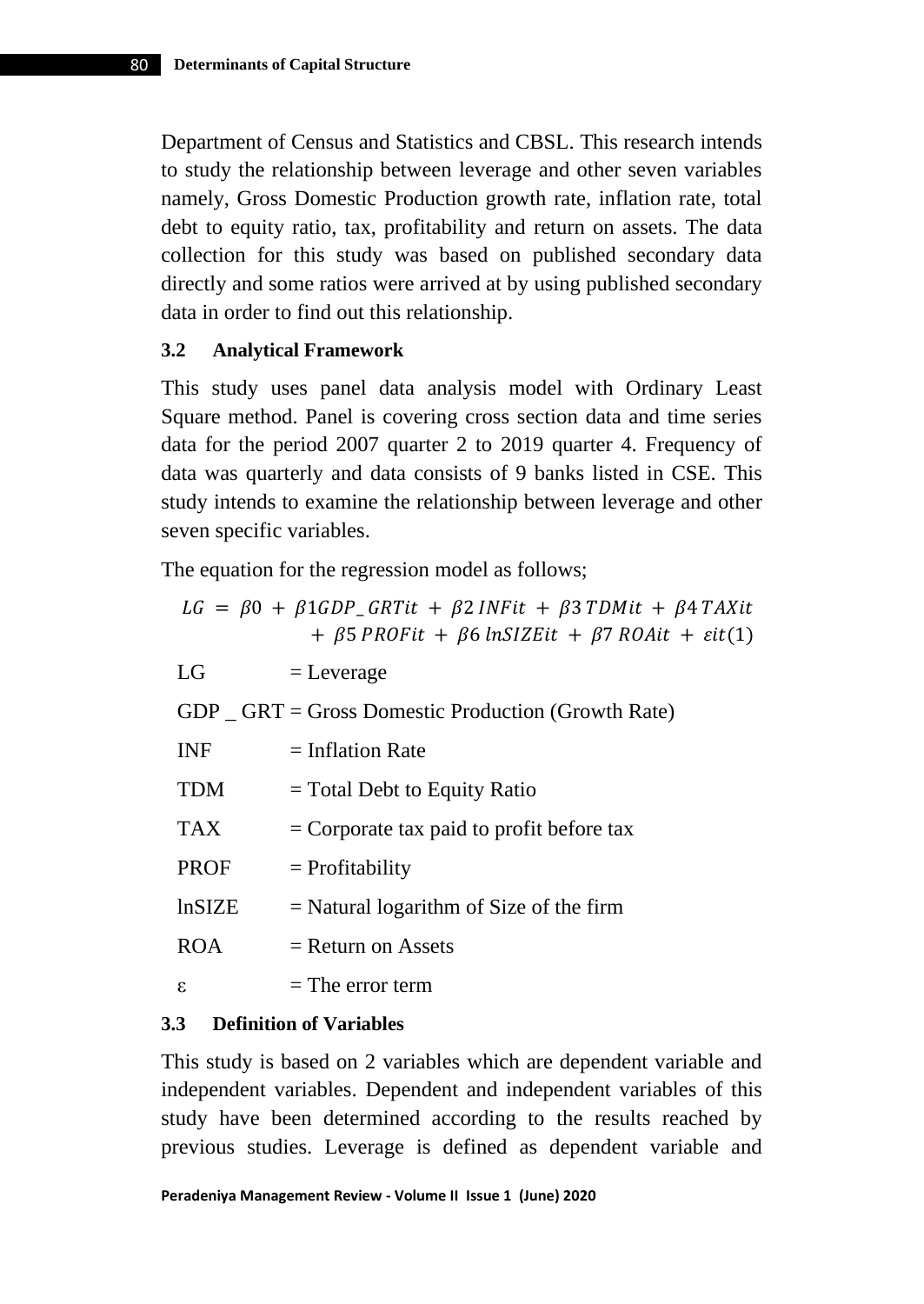Gross Domestic Production growth Rate (GDP growth), Inflation, Profitability, Tax, Debt to Equity Ratio, Size and Return on Assets are considered as independent variables.

#### **3.3.1. Dependent Variable**

Previous research studies have used different measures of leverage ratio to present the capital structure of a firm. Leverage refers to the percentage of assets financed by debt. In this research, book value of total equity and book value of debts are used for the calculation of leverage and the same formula is used as a proxy for leverage of the banks.

Leverage  $(LG) = Total Deb$  / Total Equity

## **3.3.2. Independent Variables**

Independent variables of this study are as follows;

# **I. GDP Growth Rate (GDP\_GRT)**

There are no empirical studies of relationship between leverage ratio and GDP growth rate. However, as Guzman (2013) said, the severity of banking debt is negatively related to the volatility of GDP growth expectations. According to the conclusion of his research, under macroeconomic ground, a higher volatility of growth expectations, by making governments' borrowing more expensive, leads to a higher use of seigniorage and to more severe inflation and currency crises. When high growth rate is prevailing in the country, the growing firms have to be dependent more upon the equity than on debts. Hence there is a negative relationship between the growth rate and leverage. The same is confirmed by Rajan and Zingales (1995).

## **II.Inflation Rate (INF)**

Inflation is the one of macroeconomic factors that is important in determining leverage of the firms. Historical data shows that inflation is rather unanticipated, suggesting that inflation is also rather uncertain. Chen and Boness (1975) pointed out that uncertain inflation leads to higher cost of capital and less investments. Inflation uncertainty will reduce debt-to-equity ratio and cause a loss of value to the firm's stockholders due to the loss of tax benefit associated with the use of debt. Inflation uncertainty also reduces the number of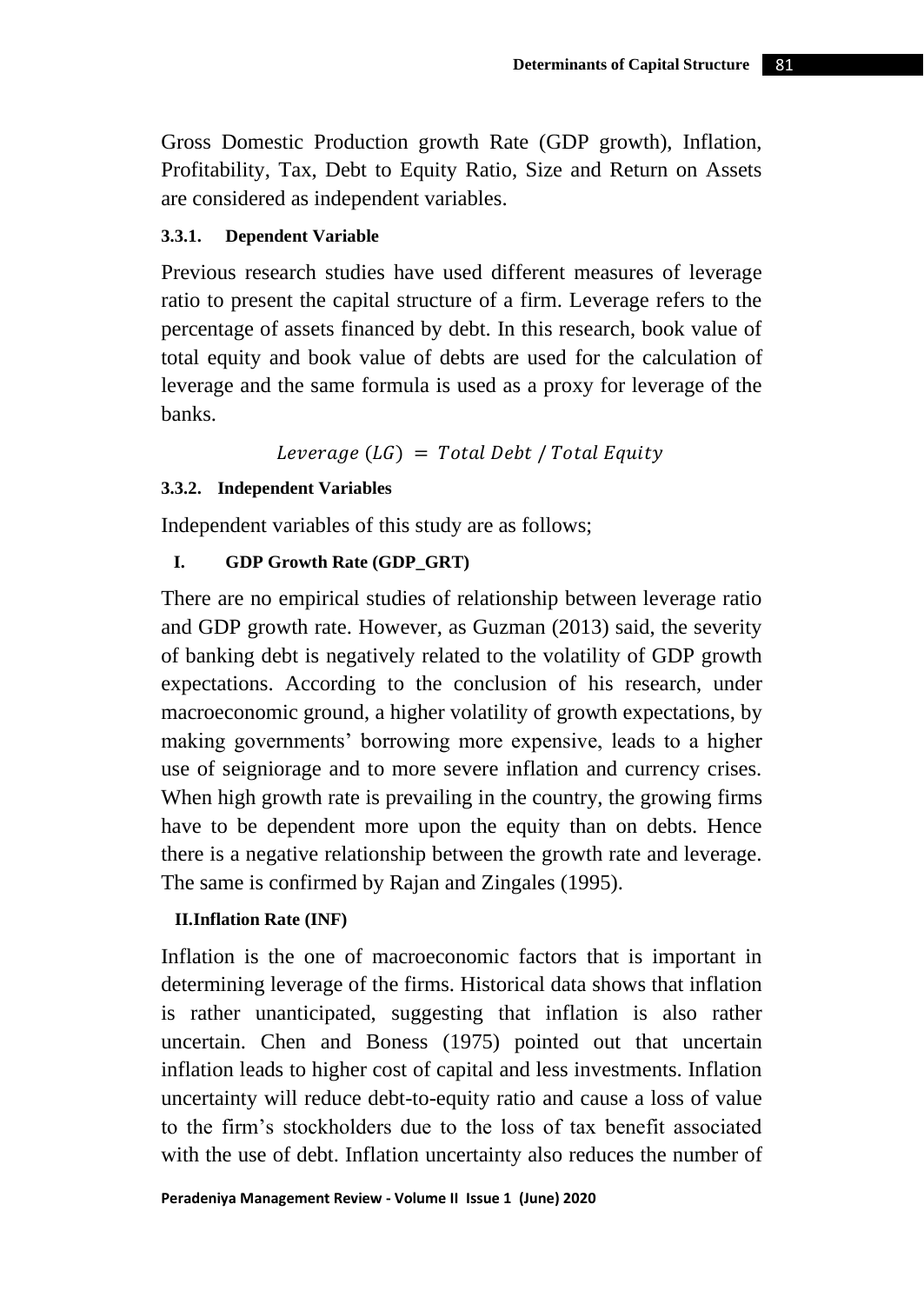investment projects financed by debt. Higher inflation uncertainty increases interest rate uncertainty. Additional risk premium may be added to cost of debt to compensate this risk. As a consequence, the cost of debt will also be higher, hence reducing debt issued by firms under inflation uncertainty.

#### **III.Total Debt to Equity Ratio (TDM)**

This issue has been examined and argued by a number of researchers such as Harris and Raviv (1991), Rajan and Zingales (1995), Antonion, *et al*. (2002), and Buferna, *et al.* (2005). This ratio is dependent on money borrowed for financing a firm's assets and is intended to measure the risks which the company is faced through borrowing. Based on Bevan and Danbolt (2002) and Omet and Nobanee (2001), it seems that a positive relationship exitsts between long-term debts to total debts and long-term debt of the firm. This ratio is intended to measure assets which are financed through longterm debts. There is no doubt that reliance on long-term debts to finance assets involves many risks. However, it is interesting to note that if these debts are properly used, they will generate profitability in favour of the industrial company and will maximize the owner equity. As a result, the relationship between leverage ratio and debt is expected to be positive.

In this study, this variable is defined as;

Total Debt to Equity Ratio (TDM)  $=$  Total Debt / Total Debt  $+$  Equity

#### **IV. Corporate Tax Paid to Profit before Tax (TAX)**

The impact of tax on capital structure is the main focus of research done by Modigliani and Miller (1958). Firms with a higher effective marginal tax rate mostly use more debt to obtain a tax-shield gain. According to the Static Trade-off Theory, the benefit of debt is the tax deductibility of the corresponding interest payments. Hence, firms will choose a high debt ratio if it pays a high tax rate to reduce the tax load. As a result, the relationship between leverage ratio and tax paid is expected to be positive.

In this study, this variable is defined as;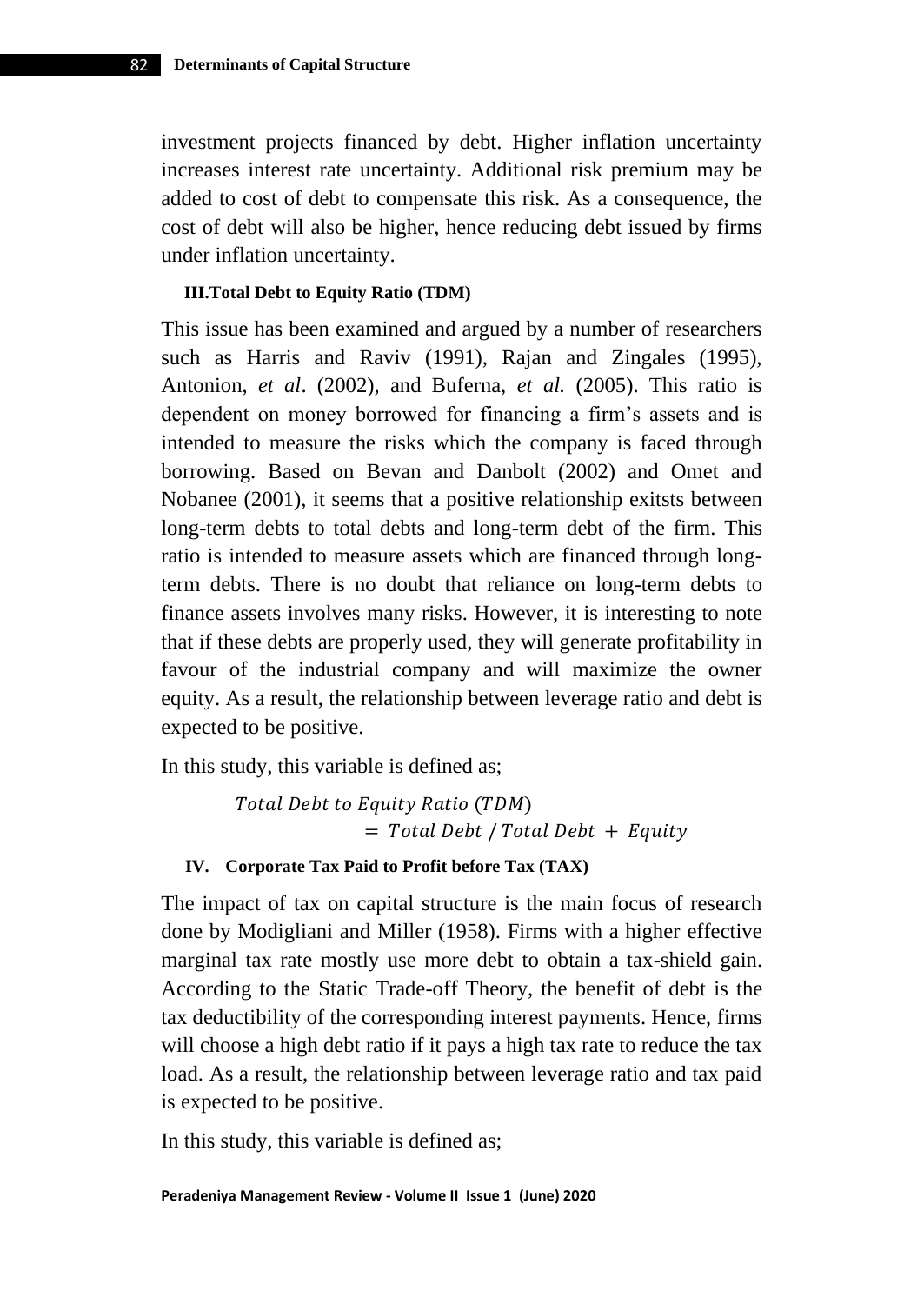# Corporate tax paid to profit before tax  $(TAX)$  $=$  Corporate Tax / Profit before Tax

## **V. Profitability (PROF)**

The Pecking Order Theory of capital structure explains that firms which are more profitable would prefer to finance from internal sources rather than the external source and hold less debt level than low profitable firms. A profitable firm should have more internal funds at its disposal to meet its funding needs. According to Modigliani and Miller (1963), there is a positive relationship between leverage and profitability. However, the Pecking Order Theory by Myers and Majluf (1984) states that when the firms need funds, they will prefer internally generated funds instead of external sources of capital. Hence, there must be a negative relationship between profits and leverage of the firm. Rajan and Zingales (1995) also found the negative relationship between leverage and profitability.

This study takes the ratio as follows;

```
Profitability (PROF) = Profit before Tax / Total Assets
```
**VI. Size (lnSIZE)**

The Trade-off Theory stipulates that firm size could be an inverse with the probability of the bankruptcy costs. Larger firms are likely to be more diversified and loss is less. They have lower costs in the occasion of bankruptcy. Further, Titman and Wessels (1988) explained in their research, that larger firms are more likely to have higher debt capacity and are expected to borrow more to maximize the tax benefit from debt because of diversification. In view of that, size has a positive effect on leverage.

This study arrived at size by obtaining natural logarithm (ln) of the total assets of the banks at the end of quarter 4 of 2019.

 $Size (lnsize) = Natural logarithm of total assets$ 

## **VII. Return on Assets (ROA)**

The most previous studies state that Return on Assets (ROA) is positive for both private and government owned companies. However, some studies state that the relationship of ROA in private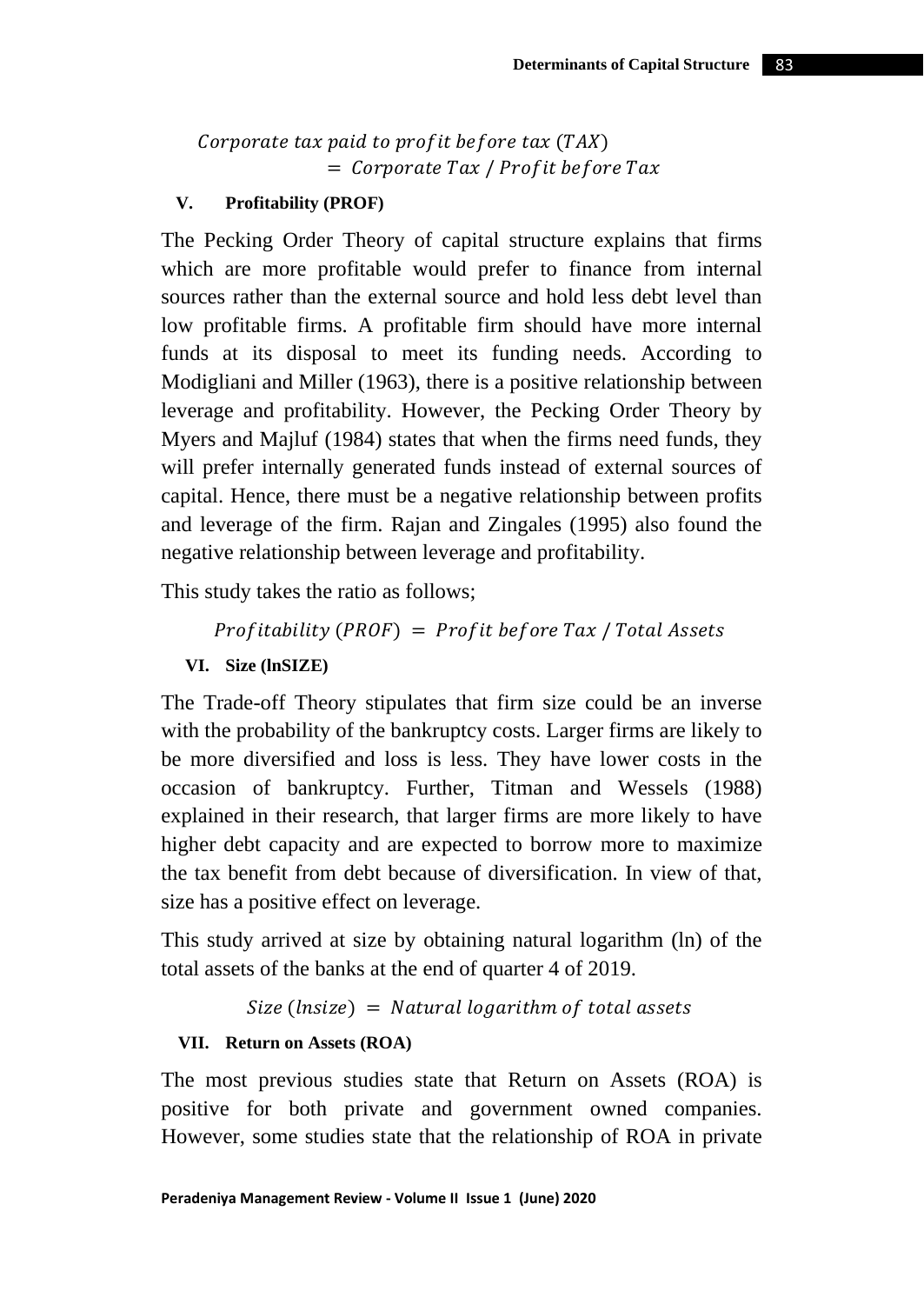companies is not statistically significant which implies that ROA does not matter in determination of the capital structure of private firms.

This study defines ROA ratio as follows;

Return on Assets (ROA)  $=$  Profit before Tax (Annualized) / Total Average Assets

## **3.4 Data Analysis Method**

Data collected from quarterly financial statements of 9 banks published in CSE was reviewed and analyzed. Descriptive statistics of the variables and different percentiles of the dependent variable were calculated over the sample period from  $2<sup>nd</sup>$  quarter 2007 to  $4<sup>th</sup>$ quarter 2019 through excel. Then, using statistical package 'EViews 7' Ordinary Least Squares (OLS), panel regression analysis was carried out to test the relationship between leverage and their potential determinants. Panel data analysis facilitates analysis of 9 cross-sectional and 51 time series data. The total observation for each dependent and explanatory variable was 459. This study used the pooled regression type of panel data analysis. Accordingly, the panel data base created 3,672 data points. Multiple regressions were also used to determine the most significant and influential explanatory variables affecting the capital structure of banks.

## **3.5 Analysis**

## **3.5.1. Descriptive Statistics**

Data collection was consistent of 9 banks covering 12 years period including 51 quarters with seven explanatory variables and one dependent variable. The descriptive statistics of the dependent and explanatory variables for the listed banks are summarized in Table 1 in Annex I.

The mean of the leverage (total debt/total equity) of selected listed banks in Sri Lanka was 1.99 with the standard deviation of 1.15 while banks in developing countries like Ethiopia reported 0.89 (Shibru, 2012). GDP growth rate and inflation showed a mean of 5.52 and 6.92 during the period from 2007 to 2019, respectively. The mean of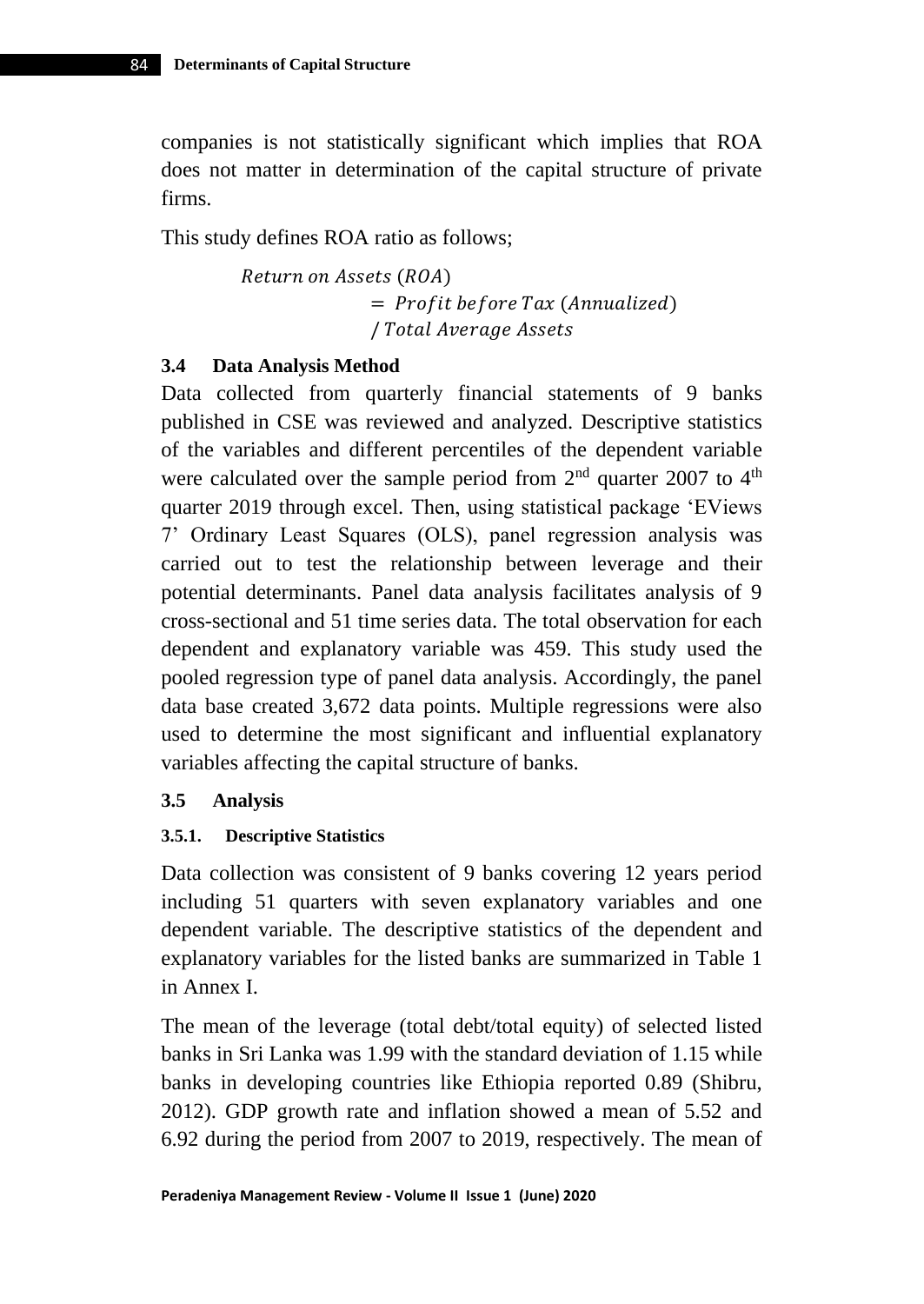the listed banks' size which was represented by the natural logarithm of total assets was 12.03. This study indicates that mean of the profitability is 0.01, the mean of ROA is 2.27, the mean of TAX and TDM indicated as 0.29 and 0.62 respectively. In this study, it indicates that the banks listed in CSE in Sri Lanka financed by debts were high.

## **3.5.2. Correlation Analysis**

Correlation between the explanatory variable and leverage in this study is depicted in Table 2 in Annex I. To find the association of the independent variables with the dependent variable and leverage, the Pearson product moment of correlation coefficient was used.

The correlation matrix shows that leverage was negatively correlated with s GDP growth rate, size, profitability, ROA, and tax paid of the banks. This indicates that listed banks with higher leverage have less profitability, assets, ROA, tax paid and GDP growth rate. However, inflation and TDM have positive correlation with leverage. Further, the result shows that leverage was correlated at 0.87 with TDM and it indicates statistically significant correlation with debt while profitability was statistically significant correlated at 0.74 with ROA.

## **3.5.3. Panel Data Unit Root Test Analysis**

Prior to analysing the variable, it is necessary to check the time series properties by testing the stationary of the variable. If the variable is non - stationary, variables may move together and have a strong correlation among the variables. However, non - stationary variable has to be converted as stationary variables in order to analyse a variable correctly. For that a hypothesis test is carried out at the significance level of 5 per cent.

Hypothesis that was tested in unit root test was as follows;

- $H_0$ : Variables have a unit root
- $H_1$ . Variables are stationary

Unit root test was carried out under Levin, Lin and Chu assuming a common unit root process in order to test stationary. If hypothesis test for unit root levels indicate that there is a unit root in the variables, it has to carry out the same test for unit root by choosing first difference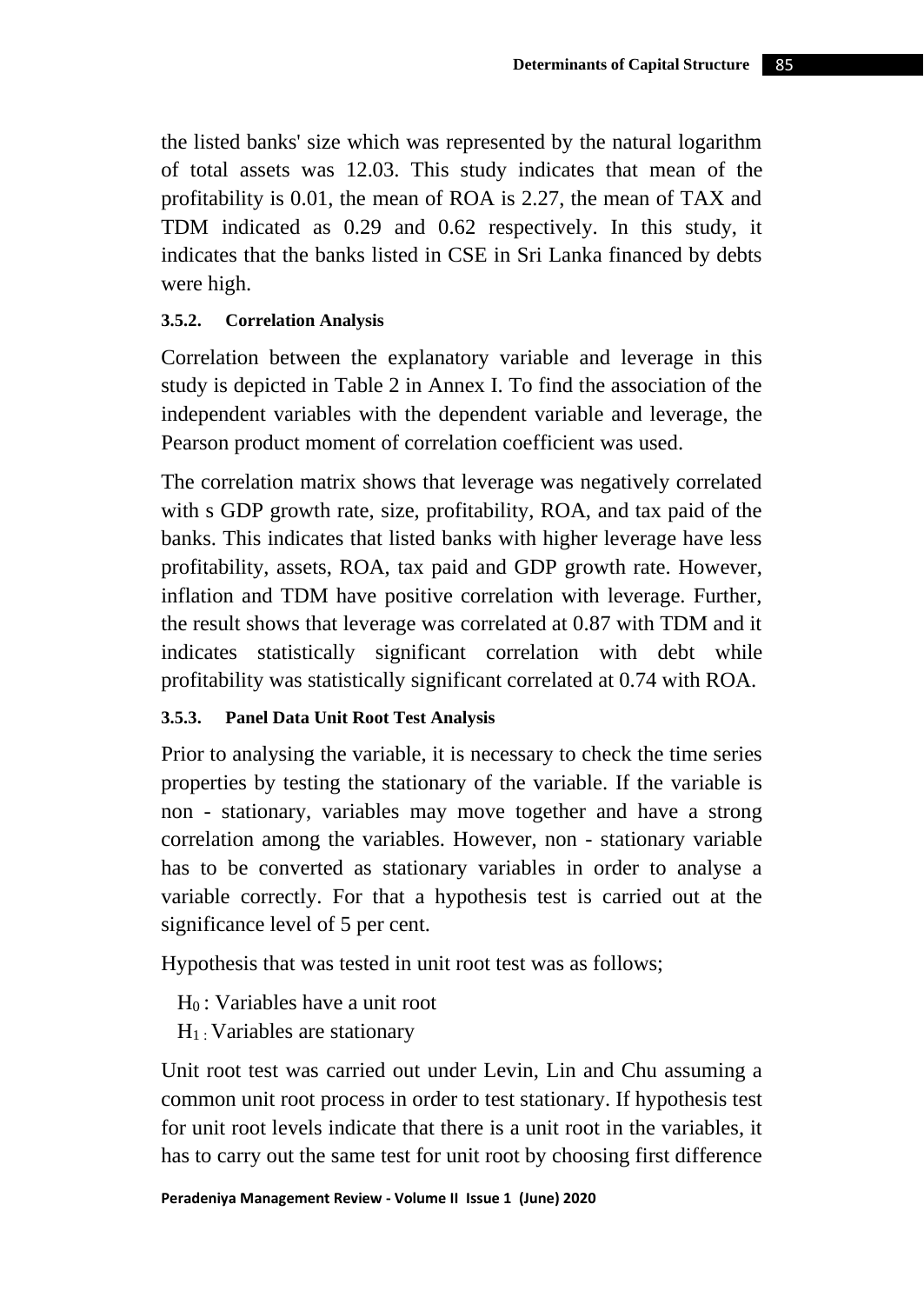level in order to convert the variables to stationary. Accordingly, first difference of unit root test under ADF (Augment Dickey Fuller) was carried out. The same hypothesis was tested with IM, Pesaran and Shin  $W -$  stat. It was found that there is no unit root in the first differenced variable and reject the null hypothesis. Further, the alternative hypothesis was accepted and it was concluded that all the variables are stationary. The Table 3 in Annex I depicts the results of the unit root test.

#### **3.5.4. Regression Analysis**

The equation was designed for panel regression analysis using in EViews 7, Ordinary Least Squares in this study.

```
LG = \beta 0 + \beta 1 GDP_{\alpha} GRTit + \beta 2 INFit + \beta 3 TDMit +\beta4 TAXit + \beta5 PROFit + \beta6 lnSIZEit + \beta7 ROAit + \varepsilonit(1)
```
Panel data regression analysis is used for analysis and it indicates that total debt to equity ratio was strongly significant (p-value  $= 0.00$ ) at 5 per cent level and had positive relationship with leverage. This result is similar to the results that are obtained by Harris and Raviv (1991), Rajan and Zingales (1995), Bevan and Danbolt (2000), and Buferna, *et al.* (2005). Even though, inflation and tax had a positive relationship with leverage, inflation was not statistically significant and tax was statistically significant at 5 per cent level.

GDP growth rate, Size (natural logarithm of total assets of the banks) of the banks, profitability, and ROA had a negative relationship with leverage and size was statistically significant while GDP growth rate, profitability and ROA were statistically insignificant at 5 per cent level. As per the result on profitability, it was revealed that profitable banks accumulate internal reserves and depend less on external funds. This study is consistent with the Pecking Order Theory that suggests profitable firms prefer internal financing. This negative relationship between profitability and leverage was observed in the majority of empirical studies, Rajan and Zingales (1995), Amidu (2007), and Sritharan and Vinasithamby (2014).

#### **3.5.5. Fixed Effect, Random Effect and Hausman Test Analysis**

The objective of next analysis was selecting a method of analysis that is suitable to find out relationship between dependent variable and

**Peradeniya Management Review - Volume II Issue 1 (June) 2020**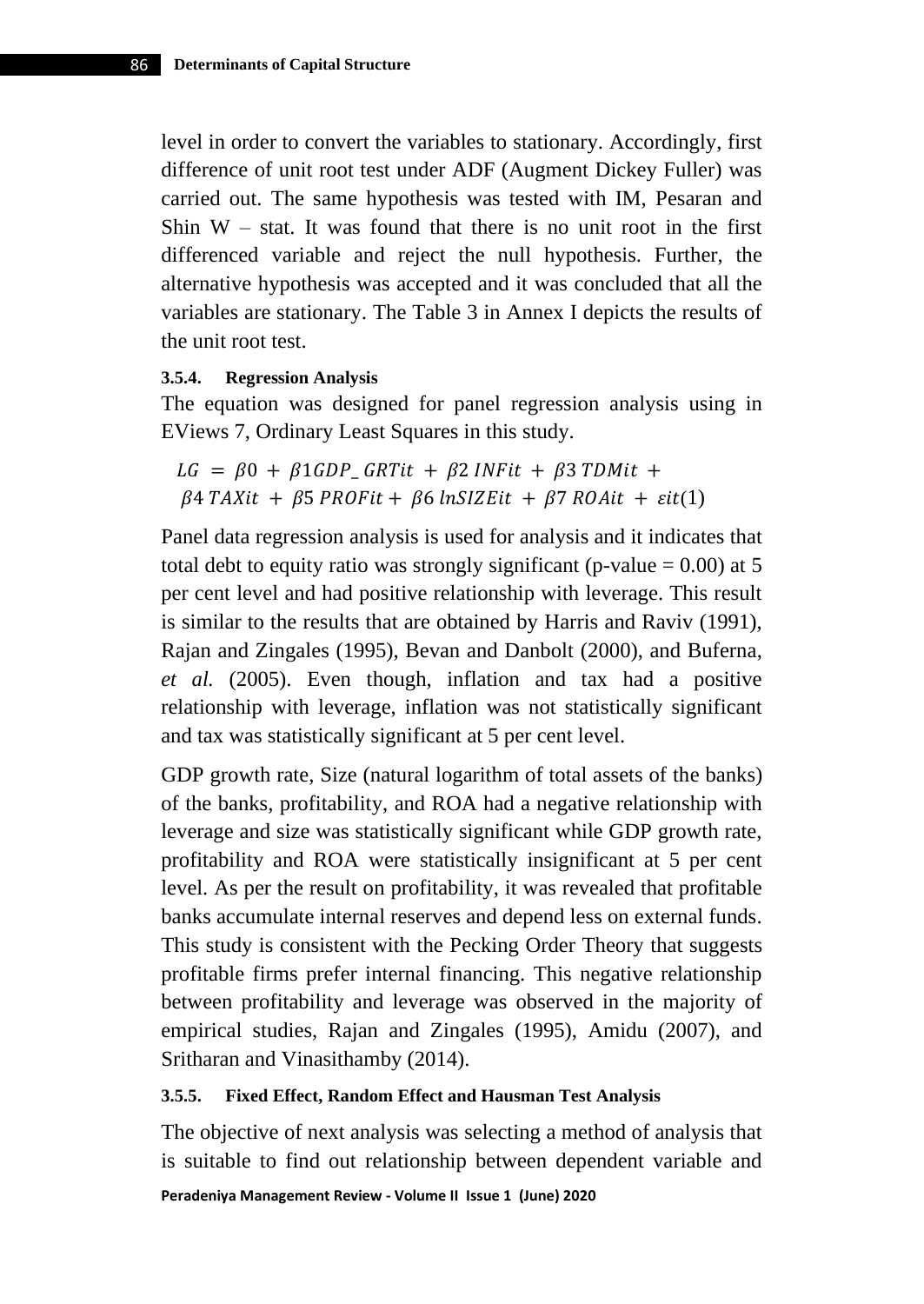explanatory variables. Therefore, fixed effect test and random effect test were carried as an initial step of the Hausman test (Lashgari and Ahmadi, 278).

The significant level for the Hausman test, random effect model and fixed effect model of the study are to be 5% according to the Nazir *et al* (136).

Random Effect Test was carried out assuming cross section and period random effect as an initial step of the Hausman test. The hypothesis of the Hausman test is that random effect is appropriate under null hypothesis and if the null hypothesis is rejected, the fixed effect model is appropriate to find out the correlation of leverage and explanatory variables. Table 6 illustrates the results of random effect analysis.

Depending on the results of the Hausman test (Lashagari & Ahmadi, 278) an appropriate model will be used to find out relationship between leverage and GDP growth rate, inflation rate, corporate tax paid to profit before tax, total debt to equity ratio, profitability, size of the banks and return on assets of the banks.

The hypothesis that was used in Hausman test was,

H0: Random effect model is appropriate

H1: Fixed effect model is appropriate

Table 4 in Annex I illustrates the results of the Hausman test. The Hausman test predicts that the random effects model was better than the fixed effects model as the p-value is higher than 0.05 for dependent variables which implies that the random effects model should be accepted and thus, the analysis based on the fixed effects estimates was rejected.

# **3.6 Results and Discussion**

According to the results of the Hausman test depicts in the Table 4 in Annex I, null hypothesis  $(H_0)$  is accepted as the  $p$  – value is not significant at 5 per cent level and it is 99%. Null hypothesis is defined as random effect model is appropriate and random effect model was run.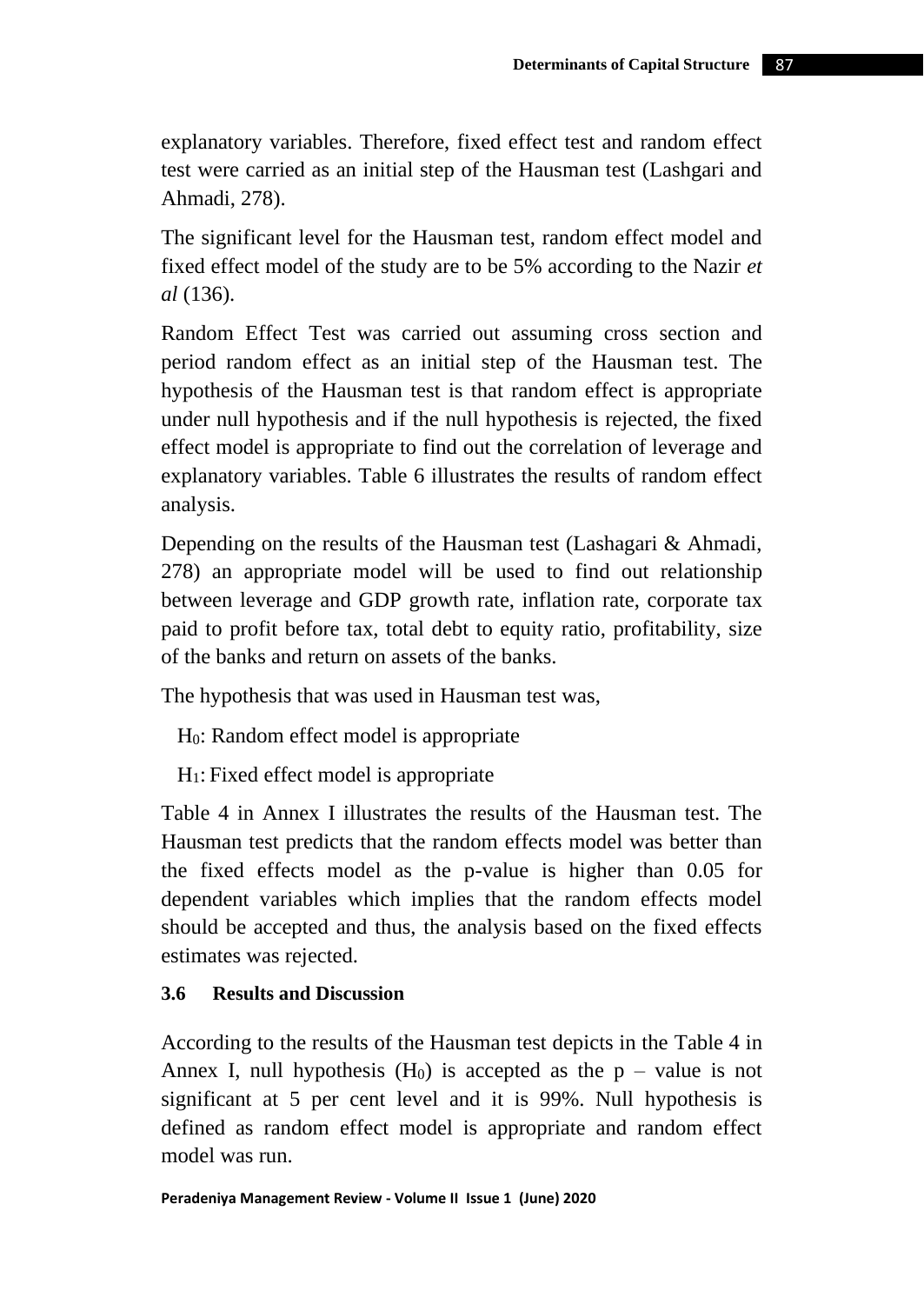As per the analysis depicted in Table 5 in Annex I, GDP growth rate indicates a negative relationship with leverage and it is insignificant at 5 per cent level in the listed banks in CSE according to this study. There were no empirical studies of relationship between leverage ratio and GDP growth rate in history. However, Guzman (2013) explained in his research, that the severity of banking debt is negatively related to the volatility of GDP growth expectations. When growth rate is high in the country, the country is reluctant to depend on more debt. It therefore leads to reduce leverage and firms finance their projects from the internally generated funds in terms of the Pecking Order Theory by Myers and Majluf (1984).

Inflation indicates a positive relationship with leverage and is not significant at 5 per cent level. According to the Guzman (2013) study, under macroeconomic ground, a higher volatility of growth expectations, by making governments' borrowing more expensive, leads to a higher use of seigniorage and to more severe inflation and currency crises. Chen and Boness (1975) also pointed out that uncertain inflation leads to higher cost of capital and less investments. Inflation uncertainty may also increase interest rate uncertainty and additional risk premium may be added to cost of debt to compensate this risk. As a consequence, cost of debt will also be higher, and therefore debt issued by firms reduces under inflation uncertainty.

In this study, there is a significant negative relationship between leverage ratios and size of the firm. However, in terms of empirical researches, industrial companies with large total assets are capable of diversifying their investments and subsequently, are less vulnerable for bankruptcy and insolvency (Rajan and Zingales, 1995). Moreover, the cost of funding for these companies will be lower, and the debt ratio within the financing structures of major banks is expected to be larger than equity. However, banks in Sri Lanka predict a negative relationship between leverage and the size which is similar to the Pecking Order Theory.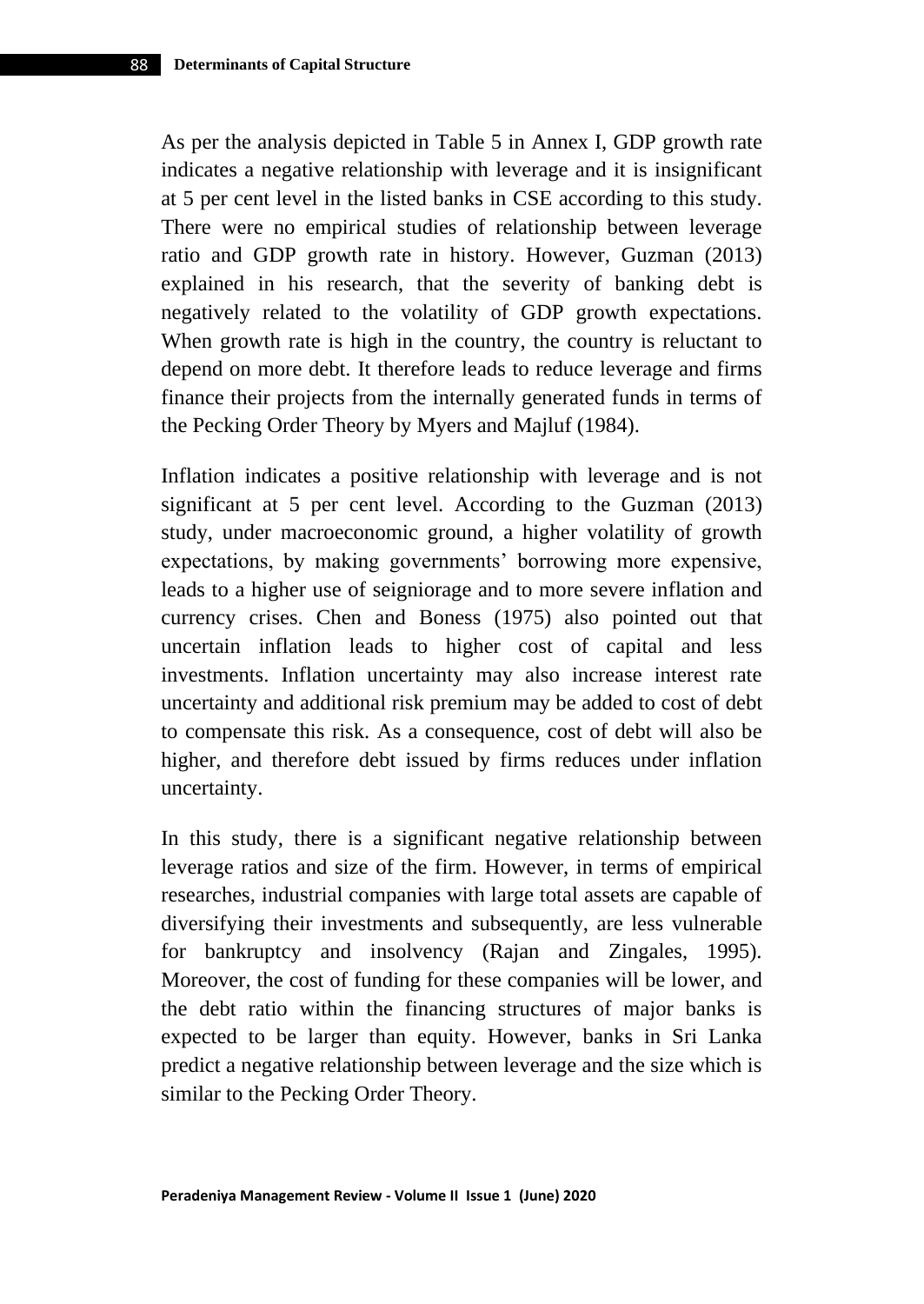The results of random effect model indicates that profitability had a negative relationship with leverage, and statistically insignificant (pvalue  $= 0.00$  at 5 per cent level. This result reveals that, higher profits of the banks increase the level of internal financing and accumulate internal reserves and this enables banks to depend less on external funds. This study is consistent with the Pecking Order Theory which suggests that profitable firms prefer internal financing to external financing.

According to this study, ROA indicates a negative relationship with leverage and is insignificant at 5 per cent level. Hence, Mazhar & Nasr (2006) determined that the relationship of ROA in private companies is not statistically significant which implies that ROA does not matter in the determination of capital structure in developing market like private firms in Pakistan.

There is a positive relationship between tax paid with leverages because of its substitutability of debts in reducing tax burdens. Further, it is significant at 5 per cent level in the banks in Sri Lanka and it consists with Static Trade-off Theory since the benefit of debt is the tax deductibility of the corresponding interest payments. Therefore, firms will choose a high debt ratio if it pays a high tax rate to reduce the tax load.

Total debt to equity ratio was strongly significant at 5 per cent level and had a positive relationship with leverage in this study. The evidence was given by some researchers and they argued that larger firms tend to have more long-term debt because of shareholder lender conflict (Rajan and Zingales, 1995).

## **4. Conclusion**

The main objective of this study was to examine the relationship between leverage and determinants of capital structure based on the variables such as GDP growth rate, inflation, size of the banks, profitability, return on assets, tax paid and total debt to equity ratio in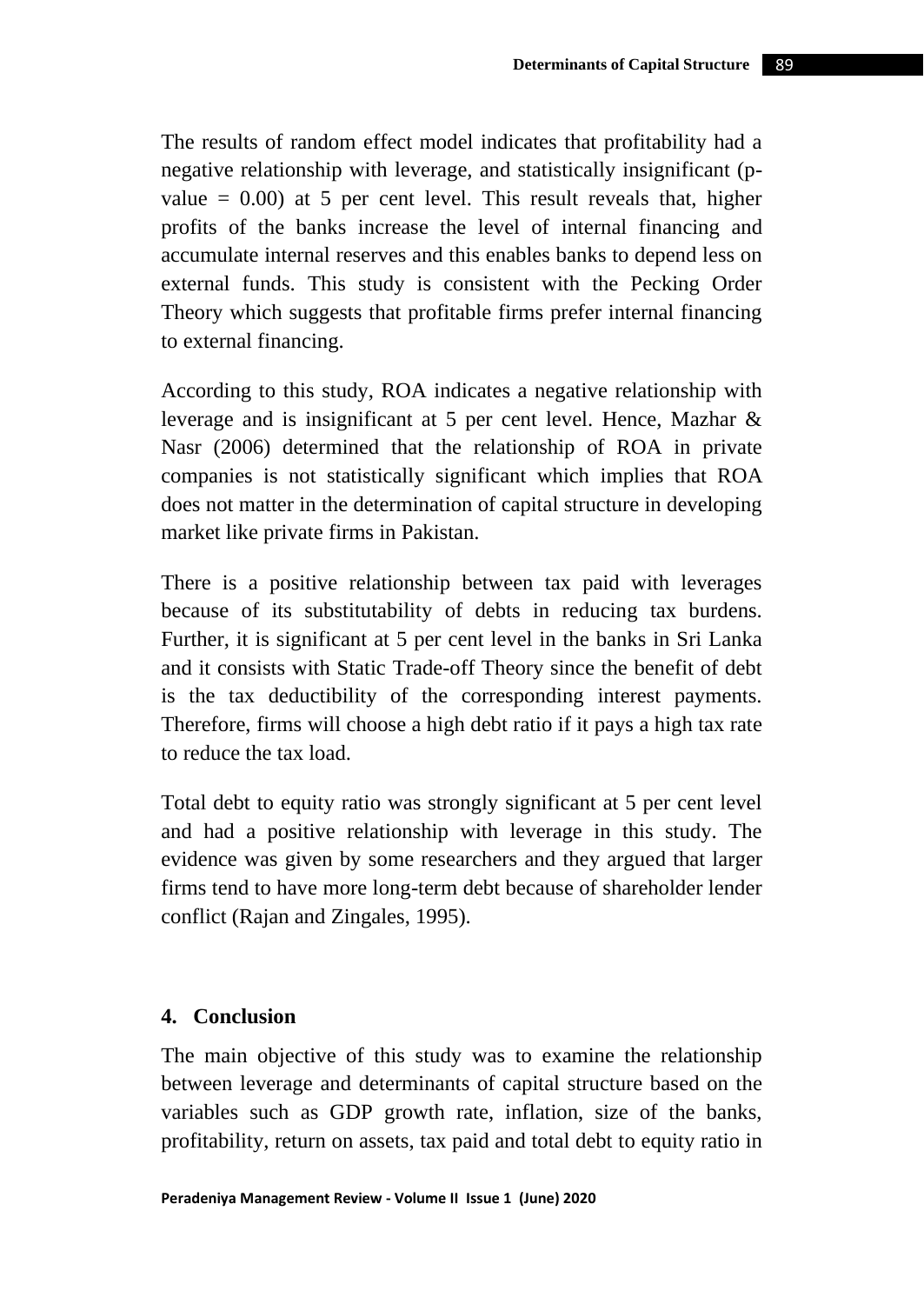the banks listed in CSE. Further, this study needed to understand about theories of capital structure that can explain the capital structure of banks in Sri Lanka and to add knowledge to the literature while filling the time gap on study of the determinants of capital structure of listed banks in CSE in Sri Lanka.. The data were collected from published financial statements in CSE web-site from nine banks over the time period from 2007-2019. The collected data were analysed by employing Ordinary Least Square (OLS) model using statistical package 'EViews7'. OLS regression for panel data with cross section random effects was run with the equation developed in the study.

On the basis of the descriptive statistics and Spearman's correlation analysis of banks, this study concludes that listed banks in Sri Lanka employ more debt. Hence, it seemed that the listed banks in CSE follow the Pecking Order Theory as well as Static Trade –off Theory slightly for absorbing tax benefit.

Further, finding of the study suggests that debt to equity ratio and tax were an important variable that influence banks' capital structure and listed banks in CSE mostly depend on debt rather than equity. However, there were no supporting indications of banks' size, ROA and profitability influencing the level of leverage of banks listed in CSE. Further, the study concluded that GDP growth rate in the country, inflation, size, ROA and profitability do not determine the capital structure of banks' listed in CSE in Sri Lanka.

In this study, selected sample size covered market share of 27% of total assets in financial sector and 39% of the total assets in the banking sector in Sri Lanka in the year 2019. Hence, this analyses indicated that debt was significantly related to leverage ratio and banks listed in CSE mainly use debt as external source of finance.

Therefore, this study recommends that the banks should place greater emphasis on the facilitation for optimal capital structure rather than debt in order to obtain sufficient capital to expand their branch network which in turn creates greater market share for them, reduce cost of capital and to mitigate the risk on financing by debt.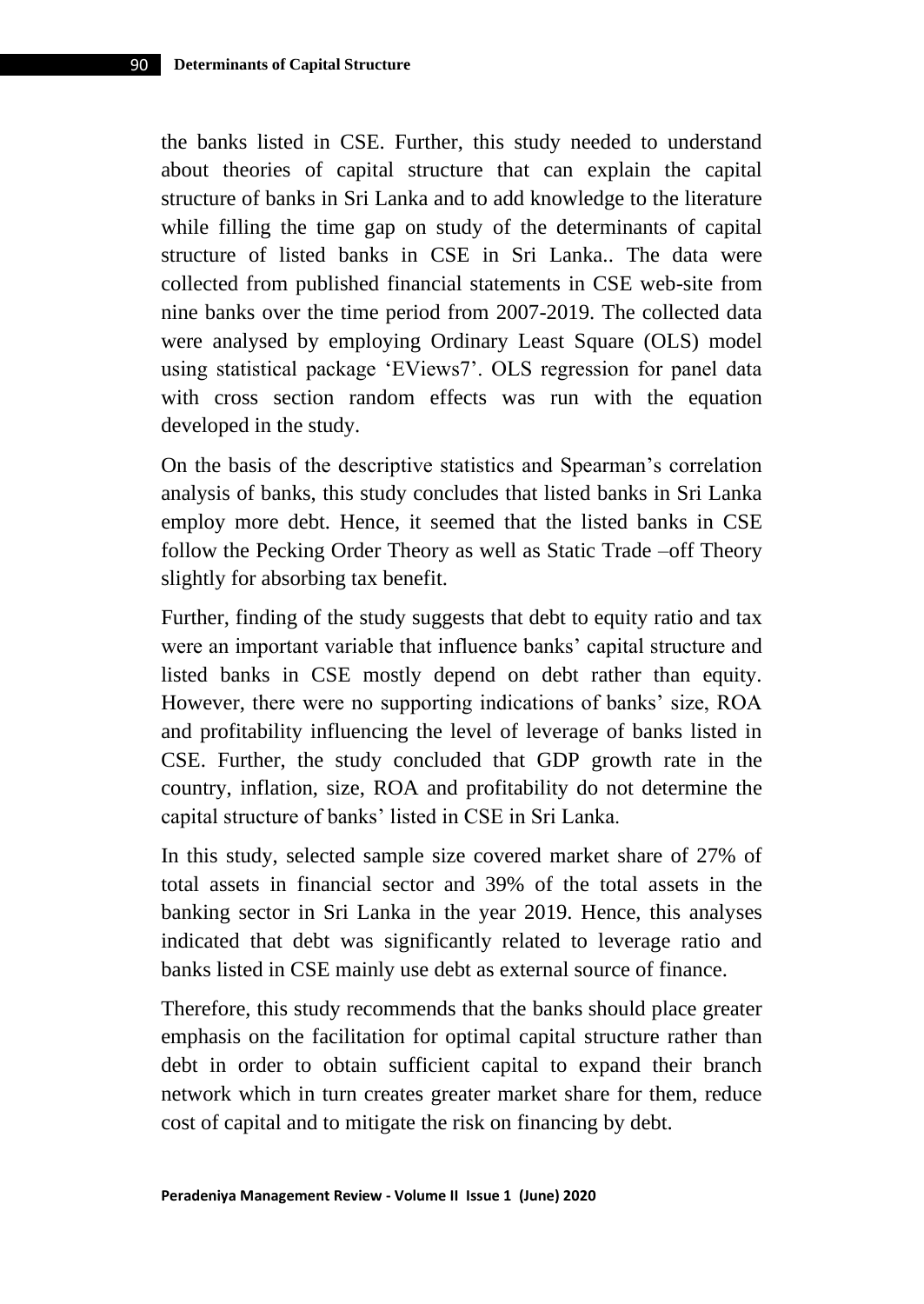Further, the banks have to maintain minimum capital adequacy requirement with buffer in terms of the Basel III in order to absorb adverse shocks. This is explained that the banks in Sri Lanka need to operate in a prudential manner against potential shocks and should have to maintain regulatory capital structure. Therefore, this study recommends to investigate what factors determine the actual level of capital by banks and to maintain appropriate capital structure in terms of the regulation.

This study examined only listed banks in CSE with specific determinants of capital structure of banks because of resource and time limitation. Therefore, it is necessary to conduct more researches to further analyse the issues of this specific study as this is very important to determine the capital structure of the banks, as the banks hold a high percentage of the financial market share in Sri Lanka. It will be more helpful to the policy makers to develop policies more prudently in order to mitigate the risk and strengthen the capital structure to absorb the shocks in the banks.

## **References**

- Ahmed, N. Ahmad, Z. & Ahmed, I. (2010). Determinants of Capital Structure: a Case of Life Insurance Sector of Pakistan. *European Journal of Economics*, Finance and Administrative Sciences, Vol.24, pp. 7-12.
- Akhtar, S. **(**2005). The Determinants of Capital Structure for Australian Multinational and Domestic Corporation. *Australian Journal of Management*, Vol. 30, No. 2, pp. 32-41.
- Alfon, I. Argimon, & Bascuñan, P. (2005). How Individual Capital Requirement Affect Capital Ratios in UK Banks and Building Societies.
- Amidu, M. (2007). Determinants of Capital Structure of Banks in Ghan. *Baltic Journal of Management*, Vol.2 No. 1, 2007, pp 67-79.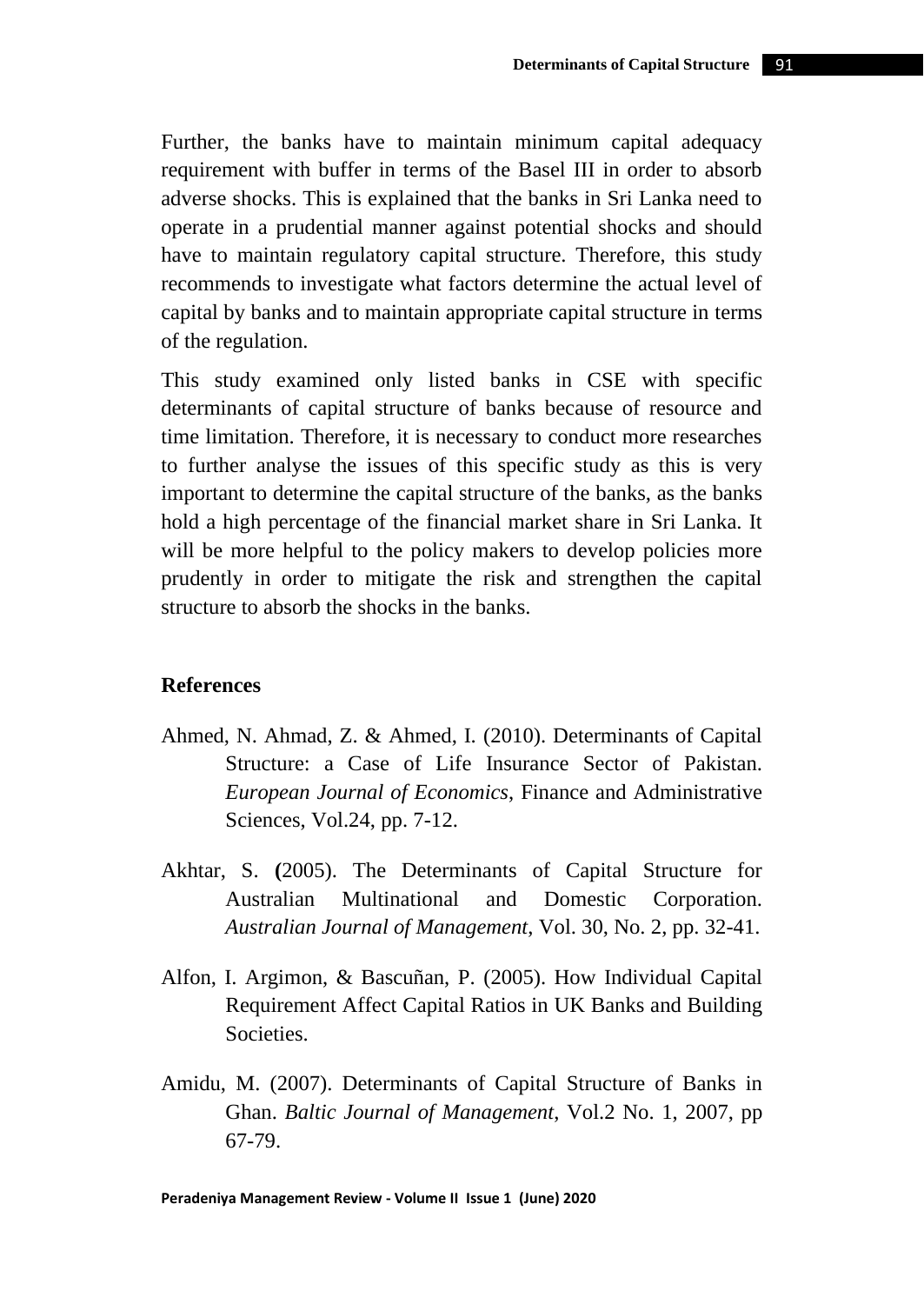- Ashenafi, B. (2005). Determinants of Capital Structure in Medium Enterprises in Ethiopia.
- Bevan, A. & Danbolt, J. (2002). Capital Structure and its Determinants in the UK- A Deco Positional Analysis. *Applied Financial Economics* 12: pp. 159-170.
- Booth, L. Aivazian, V. Demirguc-Kunt, A. & Maksimovic,V. (2001). Capital Structures in Developing Countries. *The Journal of Finance*, LVI: 87-130.
- Buferna, F. Bangassa, K. & Hodgkinson, L. (2005). Determinants of Capital Structure Evidence from Libya. Research Paper Series, No. 2005/08, pp. 1-31.
- Deesomsak, R. Paudyal, K. & Pescetto, P. (2004). The Determinants of Capital Structure: Evidence from the Asia Pacific Region. *Journal of Multinational Financial Management*, Vol.14, pp. 387–405.
- Fama, E. & French, K. (1992). The Cross Section of Expected Stock Returns. *Journal of Finance* 47, 427-466.
- Gropp, R. & Heider, F.(2009). The Determinants of Bank Capital Structure. European Central Bank Working Paper Series. No. 1096, pp. 1-50.
- Gurcharan, S. (2010). A Review of Optimal Capital Structure Determinant of Selected ASEAN countries. *International Research Journal of Finance and Economics,* Issue 47.
- Huang, S. & Song, F. (2000). The Determinants of Capital Structure: Evidence from China".
- MacKie-Mason, Jeffrey K. (1471 1493, 1990). Do Taxes Affect Corporate Financing Decision. *Journal of Finance* 45.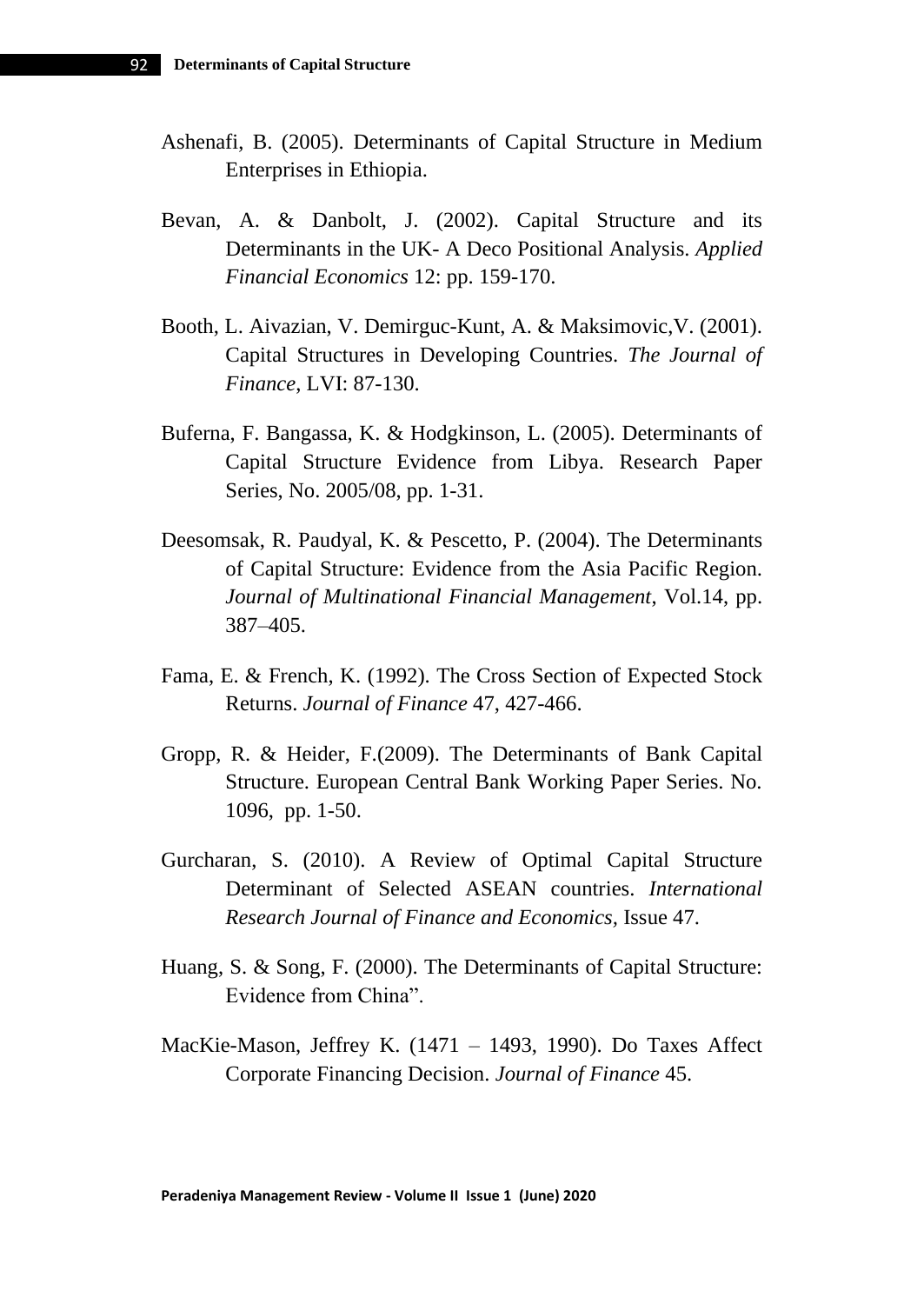- Mazhar, A, & Nasr, M. (2006). Determinants of Capital Structure Decisions: Case of Pakistani Government Owned and Private Firms.
- Modigliani, F. & Miller, M. (1958). The Cost of Capital, Corporation Finance and the Theory of Investment. *The American Economic Review*, Vol. 48, pp. 261-297.
- Modigliani, F. & M. Miller, (1963). The Corporate Income Taxes and the Cost of Capital': A Correction. *American Economic Review*, Vol. 53 No.3, pp. 433-443.
- Myers, S. C. (1977). Determinants of Capital Borrowing. *Journal of Finance Economics,* Vol. 5, pp. 51-75.
- Myers, S. C. (1984). The capital Structure Puzzle. *Journal of Finance*, Vol. 39, pp. 575-974.
- Myers, S. C. & Majluf, N. (1984). Corporate Financing and Investment Decisions when Firm have Information that Investors do not have. *Journal of Financial Economics*, Vol. 13, pp. 187-221.
- Naeem Awan T., Rashid, M., Rehman, (2011). Analysis of the Determinants of Capital Structure in Sugar and Allied industry. *International Journal of Business and Social Science*, Vol. 2, No. 1.
- Olayinka, A. (2011). Determinants of Capital Structure: Evidence from Nigerian Panel Data. *African Economic and Business Review*, Vol. 9, No. 1.
- Rajan, R. & Zingales, L. (1421 1460, 1995). What do we Know about Capital Structure? Some Evidence from International Data. *Journal of Finance* 50.
- Ross, Stephen, (1977). The Determinants of Financial Structure: The Incentive Signaling Approach. *Bell Journal of Economics* 8, 23-40.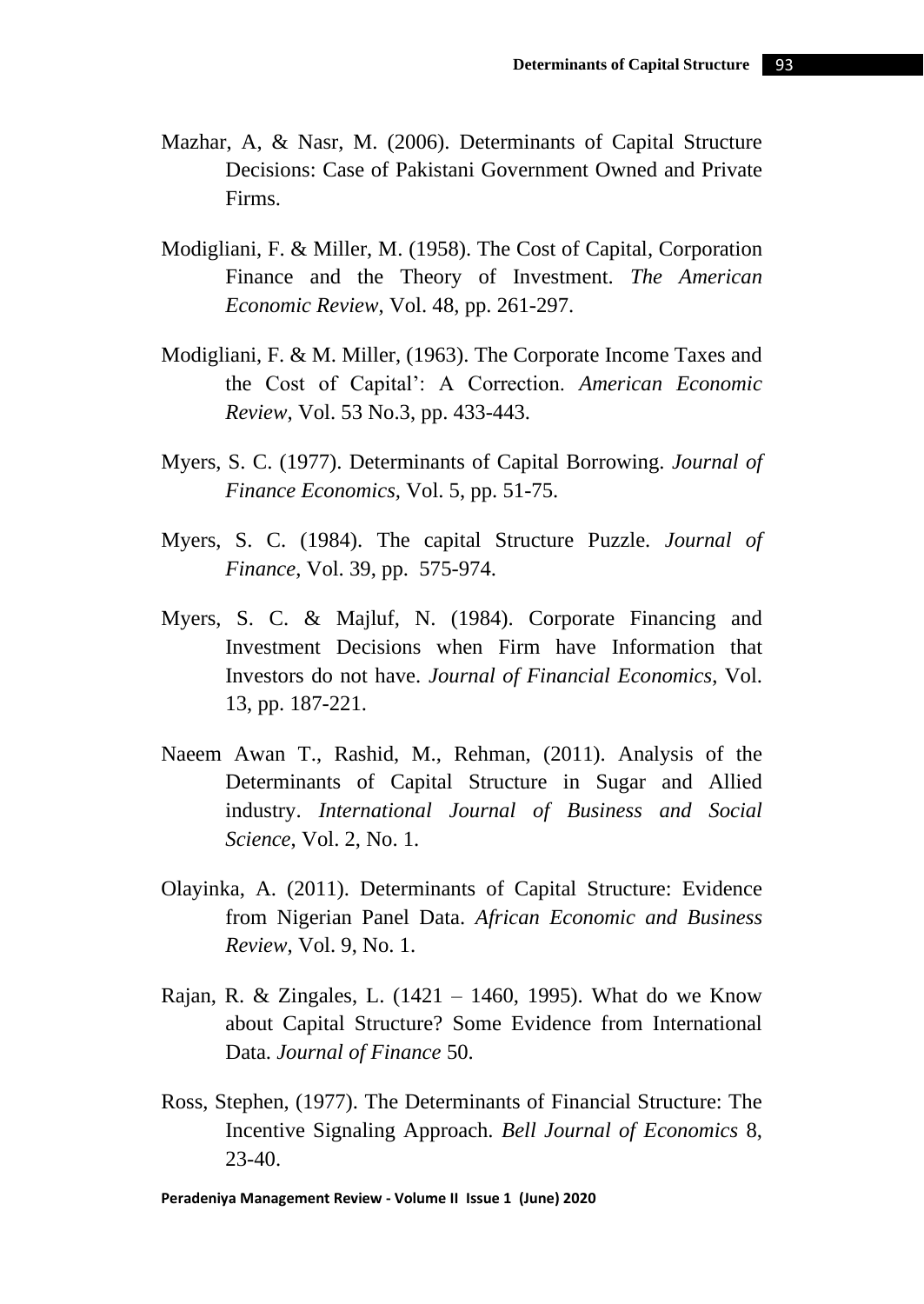- Sayeed, M. (2011), The Determinants of Capital Structure for Selected Bangladeshi Listed Companies. *International Review of Business Research Papers*, Vol. 7, No. 2, March pp. 21-36.
- Shibru, W. (2012). Determinants of Capital Structure of Commercial Banks in Ethiopia. Addis Ababa University, Addis Ababa, Ethiopia.
- Sritharan & Vinasithamby, (2014). Determinant of capital structure, a study of listed banks finance and insurance companies in Colombo Stock Exchange in Sri Lanka. *International journal of economic studies, commerce and management,* Vol 02 No 10, pp. 10-14.
- Titman, S. & Wessels, R. (1988). The Determinants of Capital Structure Choice. *Journal of Finance*, Vol. 43, No. 1, pp. 1- 19.
- Vijayakumaran, R., Vijayakumaran, S. (2011). Determinants of capital structure in Sri Lanka. *conference paper*, pp.8-9.
- William M., Doyle, (2000). Capital Structure and the Financial Development of the U.S. Sugar-Refining Industry. *Journal of Economic History*, Vol. 60, No. 1, pp. 190-215.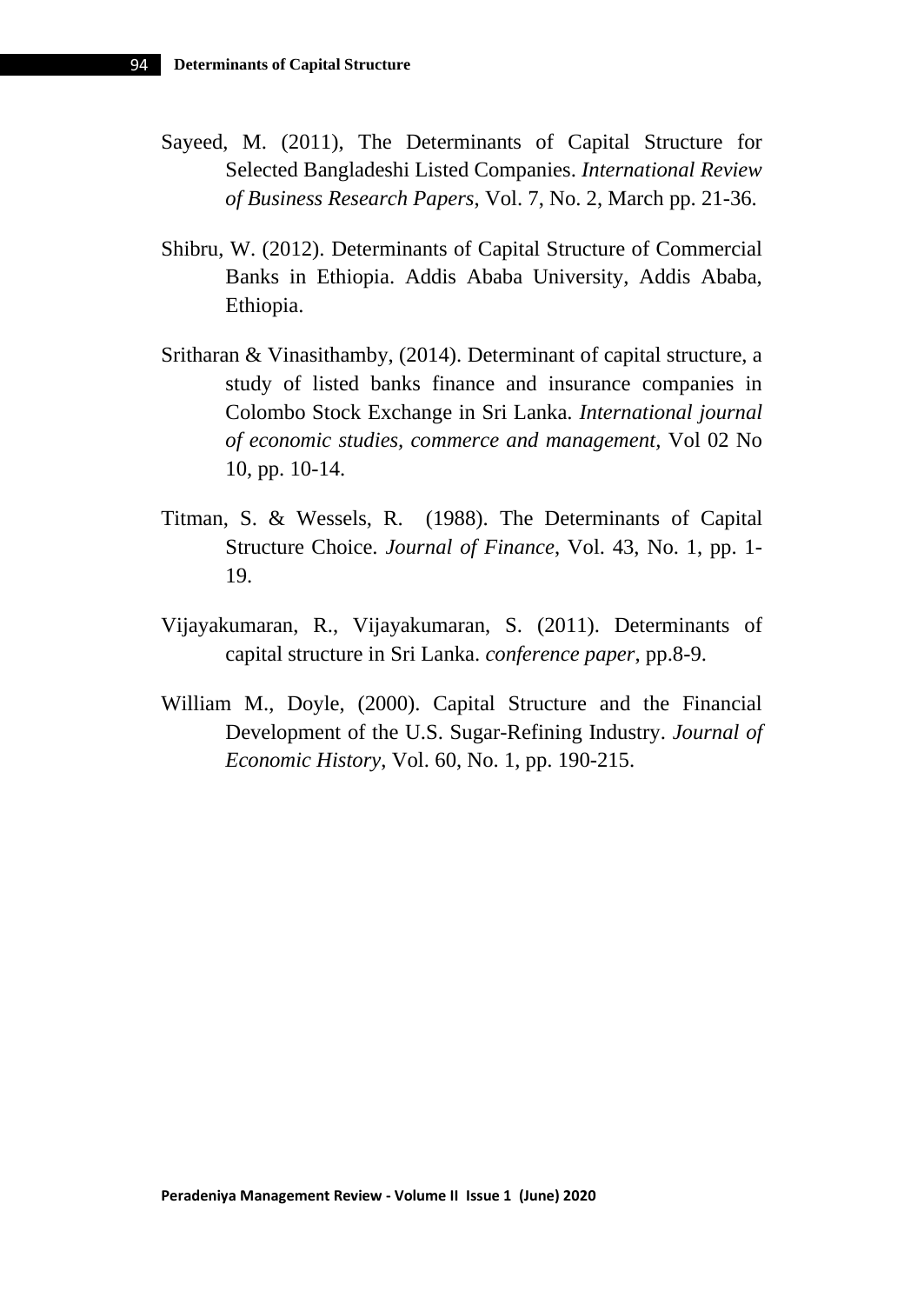|                | LG    | <b>GDP</b> | <b>INF</b> | <b>LNSIZE</b> | <b>PROF</b> | <b>ROA</b> | <b>TAX</b> | <b>TDM</b> |
|----------------|-------|------------|------------|---------------|-------------|------------|------------|------------|
|                |       |            |            |               |             |            |            |            |
| <b>Mean</b>    | 1.99  | 5.52       | 6.92       | 12.03         | 0.01        | 2.27       | 0.29       | 0.62       |
|                |       |            |            |               |             |            |            |            |
| <b>Median</b>  | 1.71  | 6.10       | 5.50       | 12.09         | 0.01        | 2.05       | 0.31       | 0.63       |
|                |       |            |            |               |             |            |            |            |
|                |       |            |            |               |             |            |            |            |
| <b>Maximum</b> | 10.50 | 8.60       | 28.20      | 14.16         | 0.13        | 39.05      | 12.25      | 0.91       |
|                |       |            |            |               |             |            |            |            |
|                |       |            |            |               |             |            |            |            |
| <b>Minimum</b> | 0.45  | 1.10       | $-0.30$    | 9.42          | $-0.01$     | $-1.44$    | $-1.12$    | 0.31       |
|                |       |            |            |               |             |            |            |            |
| Std. Dev.      | 1.15  | 2.16       | 5.93       | 1.14          | 0.01        | 2.60       | 0.60       | 0.12       |

# **Table 1: Descriptive Statistics**

# **Table 2: Correlations**

|               | LG      | <b>GDP</b> | <b>INF</b> | <b>LNSIZE</b> | <b>PROF</b> | <b>ROA</b> | <b>TAX</b> | <b>TDM</b>   |
|---------------|---------|------------|------------|---------------|-------------|------------|------------|--------------|
| LG            | 1.00    |            |            |               |             |            |            |              |
| <b>GDP</b>    | $-0.01$ | 1.00       |            |               |             |            |            |              |
| <b>INF</b>    | 0.18    | 0.24       | 1.00       |               |             |            |            |              |
| <b>LNSIZE</b> | $-0.21$ | $-0.30$    | $-0.27$    | 1.00          |             |            |            |              |
| <b>PROF</b>   | $-0.07$ | 0.20       | 0.00       | $-0.02$       | 1.00        |            |            |              |
| <b>ROA</b>    | $-0.03$ | 0.22       | 0.00       | $-0.13$       | 0.74        | 1.00       |            |              |
| <b>TAX</b>    | $-0.21$ | 0.01       | $-0.02$    | 0.04          | $-0.09$     | $-0.09$    | 1.00       |              |
| <b>TDM</b>    | 0.87    | 0.08       | 0.16       | $-0.19$       | $-0.01$     | 0.02       | $-0.18$    | $\mathbf{1}$ |

**Annex I**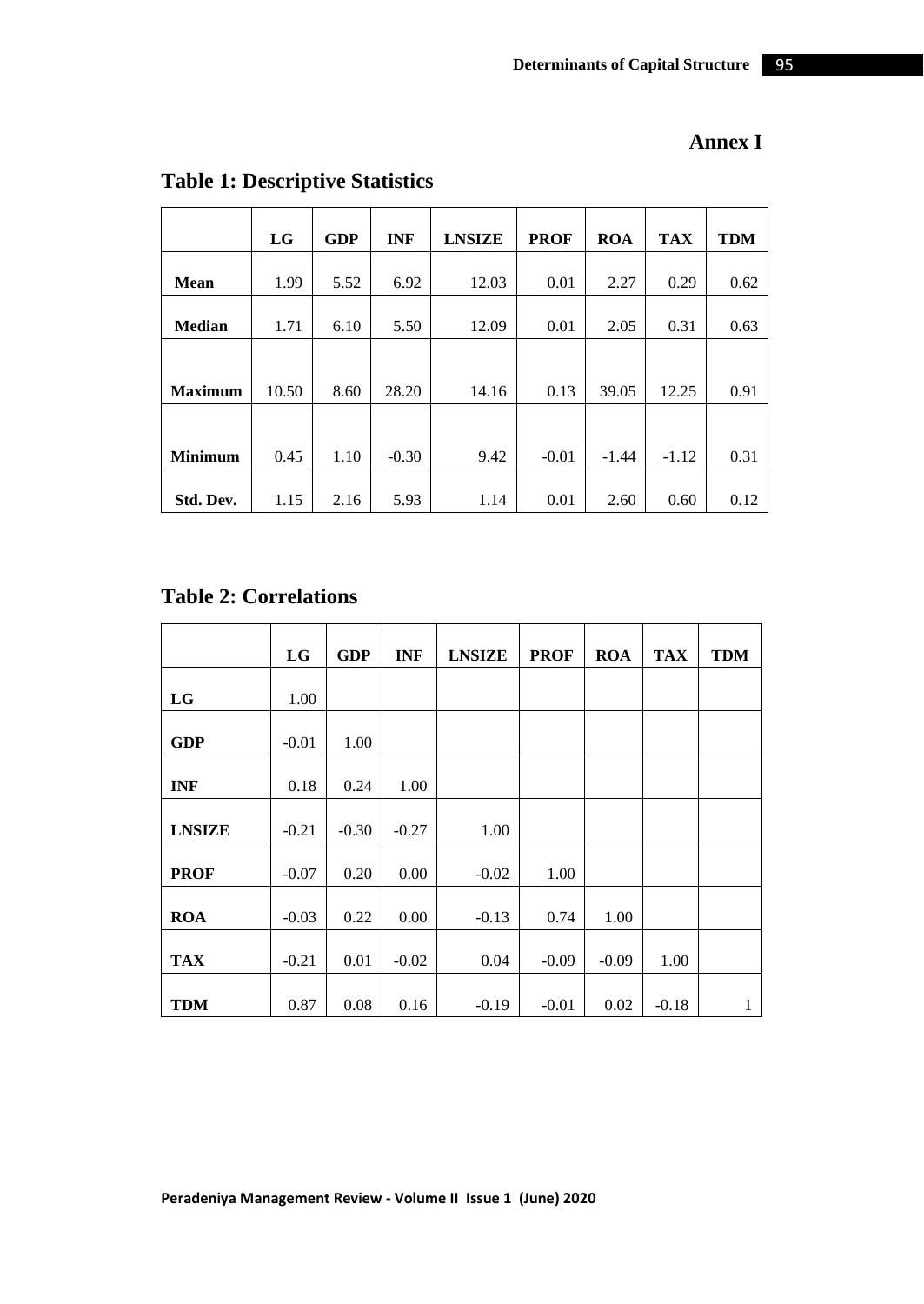| <b>Method</b>                                  | LG     | <b>GDP</b> | <b>INF</b> | <b>LNSIZE</b> | <b>PROF</b> | <b>ROA</b> | <b>TAX</b> | <b>TDM</b> |
|------------------------------------------------|--------|------------|------------|---------------|-------------|------------|------------|------------|
| Levin,<br>Lin $\&$<br>Chu $t^*$                | 0.0000 | 0.0000     | 0.0000     | 0.0000        | 0.0028      | 0.0000     | 0.0000     | 0.502      |
| Im,<br>Pesaran<br>and<br><b>Shin</b><br>W-stat | 0.0000 | 0.0000     | 0.0000     | 0.0000        | 0.0000      | 0.0000     | 0.0000     | 0.2136     |
| $ADF -$<br><b>Fisher</b><br>Chi-<br>square     | 0.0000 | 0.0000     | 0.0000     | 0.0000        | 0.0000      | 0.0000     | 0.0000     | 0.1749     |
| $PP -$<br><b>Fisher</b><br>Chi-<br>square      | 0.0000 | 0.0000     | 0.0000     | 0.0000        | 0.0000      | 0.0000     | 0.0000     | 0.0683     |

**Table 3: Panel Unit Root Test Summary**

# **Table 4: Results of Hausman Test**

Correlated Random Effects - Hausman Test

Equation: Untitled

Test cross-section random effects

| <b>Test Summary</b>  | Chi-Sq. Statistic | Chi-Sq. d.f. Prob. |  |
|----------------------|-------------------|--------------------|--|
| Cross-section random | 1.202859          | 70.9904            |  |